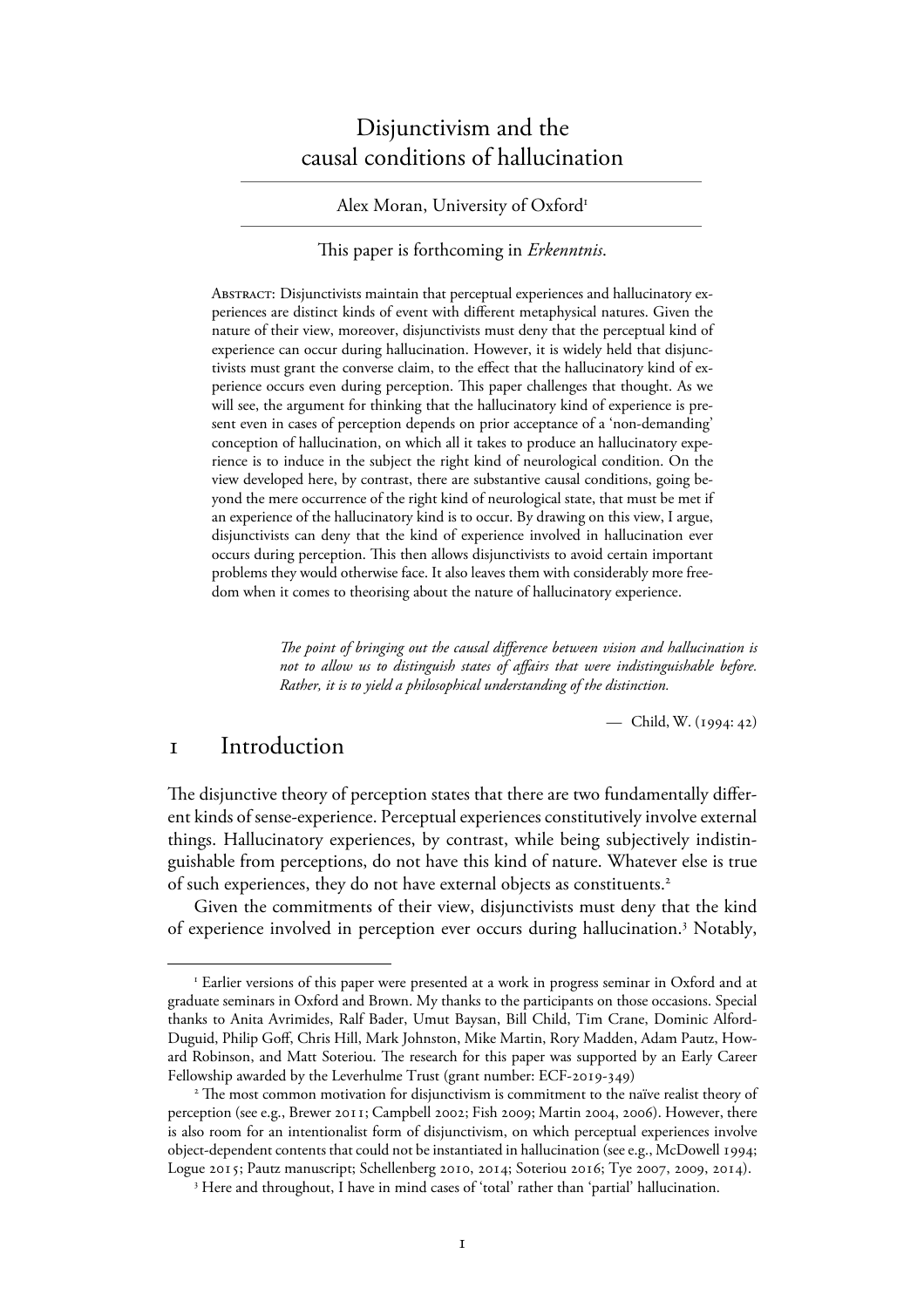however, it is common for disjunctivists to grant that subjects undergo hallucinatory experiences even in perception. That is, it is common for disjunctivists to grant:

#### **COMMONALITY**

In every case of genuine perception, the subject undergoes an experience of the (fundamental mental) kind involved in cases of hallucination.

Yet, accepting COMMONALITY leaves disjunctivists facing difficulties they would not otherwise face. For instance, once Commonality is granted, disjunctivists face an important and well-known concern involving explanatory exclusion or 'screening off' (cf. Byrne & Logue 2008; Fish 2009; Hellie 2013; Martin 2004, 2006; Logue 2013a; Moran 2019a; Nudds 2013; Pautz manuscript; Soteriou 2016). Moreover, accepting Commonality places constraints on the kind of theory of hallucination that disjunctivists can endorse, and, hence, on the overall theory of sense-experience they can accept. After all, Commonality states that whatever kind of experience is involved in hallucination, one has this same kind of experience even in perception. Due to accepting Commonality, therefore, disjunctivists face the challenge of developing an account of hallucination that is compatible with that being so (cf. Fish 2008, 2009; Hellie 2013; Johnston 2004; Logue 2013a, 2013b; Martin 2004, 2006; Sethi 2020). Embracing COMMONALITY thus leaves disjunctivists beholden to a serious constraint when theorising about the hallucinatory case.

 Accordingly, it is worth asking whether disjunctivists really must accept Commonality after all. Against prevailing orthodoxy, this paper argues that they need not. As we will see, the argument for thinking that disjunctivists must accept Commonality depends on a particular conception of the 'instantiation-conditions' for hallucinatory experience (i.e. the conditions under which hallucinatory experiences can occur), which I refer to here as the 'non-demanding' conception. On this conception, hallucinatory episodes can occur in any context, so long as the right kinds of neural antecedents are present: nothing else is required for such events to be produced. The non-demanding conception, however, is non-obligatory. In fact, this paper argues that disjunctivists can reject it in favour of a more demanding conception, on which substantive causal conditions, going beyond the occurrence of the right kind of proximate brain state, must be satisfied if an experience of the hallucinatory kind is to occur. Given this alternate conception, I argue, disjunctivists can reject Commonality. Furthermore, they can maintain that it is never possible for the hallucinatory kind of experience to occur in perceptual cases. 4

On the view developed here, then, just as the perceptual kind of experience never occurs during hallucination, so the hallucinatory kind of experience never occurs during perception. The resulting theory is therefore much more in line with the original formulations of disjunctivism due to Hinton (1973), Snowdon (1981), and McDowell (1982) than those more recent positions that embrace COMMONality. After all, in their original formulations of disjunctivism, these philosophers insist that undergoing sensory experience is *either* a matter of having the perceptual kind of experience, *or else* a matter of having the hallucinatory kind of experience. This claim, however, is most naturally read as entailing the negation of Common-

<sup>4</sup> Of course, the resulting view has to make room for 'partial hallucinations', i.e., wherein one is perceiving and hallucinating simultaneously. In this connection, cf. footnote 22 below.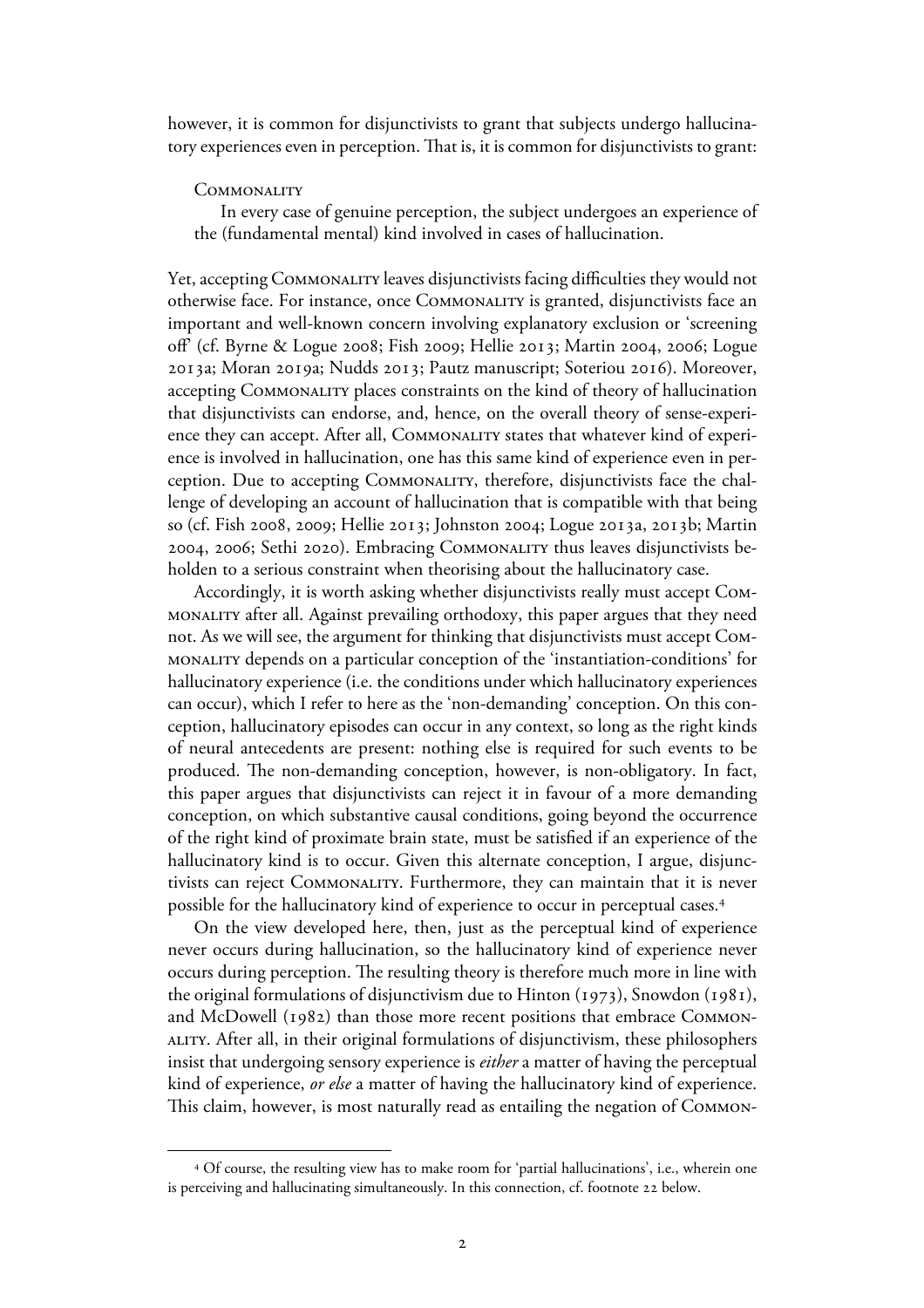ality. The present paper can thus be read as an attempt to rehabilitate a more traditional form of disjunctivism, on which perception and hallucination involve two fundamentally distinct kinds of experience that are never co-instantiated.<sup>5</sup>

*Roadmap*. § sets out the central argument for thinking that disjunctivists must accept Commonality, and highlights the way in which that argument depends on the non-demanding conception of hallucination. §3 motivates an alternative to this non-demanding conception, on which hallucinatory experiences can occur only if substantive causal conditions, going beyond the occurrence of the right kind of brain state, are satisfied. It also explains how this alternative conception undermines the argument for Commonality, and delivers the opposing result that experiences of the hallucinatory kind cannot occur in cases of genuine perception. §4 concludes by drawing out some general morals for the broader disjunctivism debate.

## The reverse causal argument

The argument for COMMONALITY turns on a variant form of the traditional causal argument from hallucination.<sup>6</sup> What the causal argument aims to establish is that, contrary to what disjunctivists must claim, the sort of experience involved in perception might occur even during hallucination. The variant argument, by contrast—namely, the reverse causal argument—aims to establish that the kind of experience involved in hallucinating occurs even during perception. The consensus in the literature, moreover, is that while disjunctivists can resist the traditional causal argument, they lack the resources to resist the reverse causal argument.

The causal argument turns on two main premises. The first states that for every perceptual experience, there is a possible hallucinatory experience with the same proximate cause:

Proximate Causes

For every perceptual experience,  $p$ , there is a nomologically possible hallucinatory experience, *h*, with the same proximate cause as *p*.

The second premise is the principle of 'same cause, same effect', i.e. the claim that like proximate causes necessarily produce like immediate results:

Same Cause, Same Effect

If an event of kind A is the proximate cause of an event of kind B, then it is nomologically necessary than whenever an event of kind A occurs, it produces an event of kind B as its immediate effect.

Both premises are plausible. Jointly, however, they imply that disjunctivism is false. Again, disjunctivists insist that the perceptual sort of experience cannot occur during hallucination. By Proximate Causes, however, we can imagine a perceptual

<sup>&</sup>lt;sup>5</sup> Notably, the idea that COMMONALITY should be rejected also seems implicit in the protodisjunctivist positions advocated in Austin (1962:  $52$ ), Hirst (1959:  $50$ ), and Pitcher (1971:  $30$ ). More recent rejections of COMMONALITY within a disjunctivist setting include Allen (2017:  $\S$ 7); Foster (2000: 42); Moran (2019a); Snowdon (2005: 303). The present paper constitutes a substantive development and elaboration of the central suggestion put forward in Moran (2019a).

 $6$  For classic presentations of this argument see Foster (1986, 2000); Robinson (1985, 1994).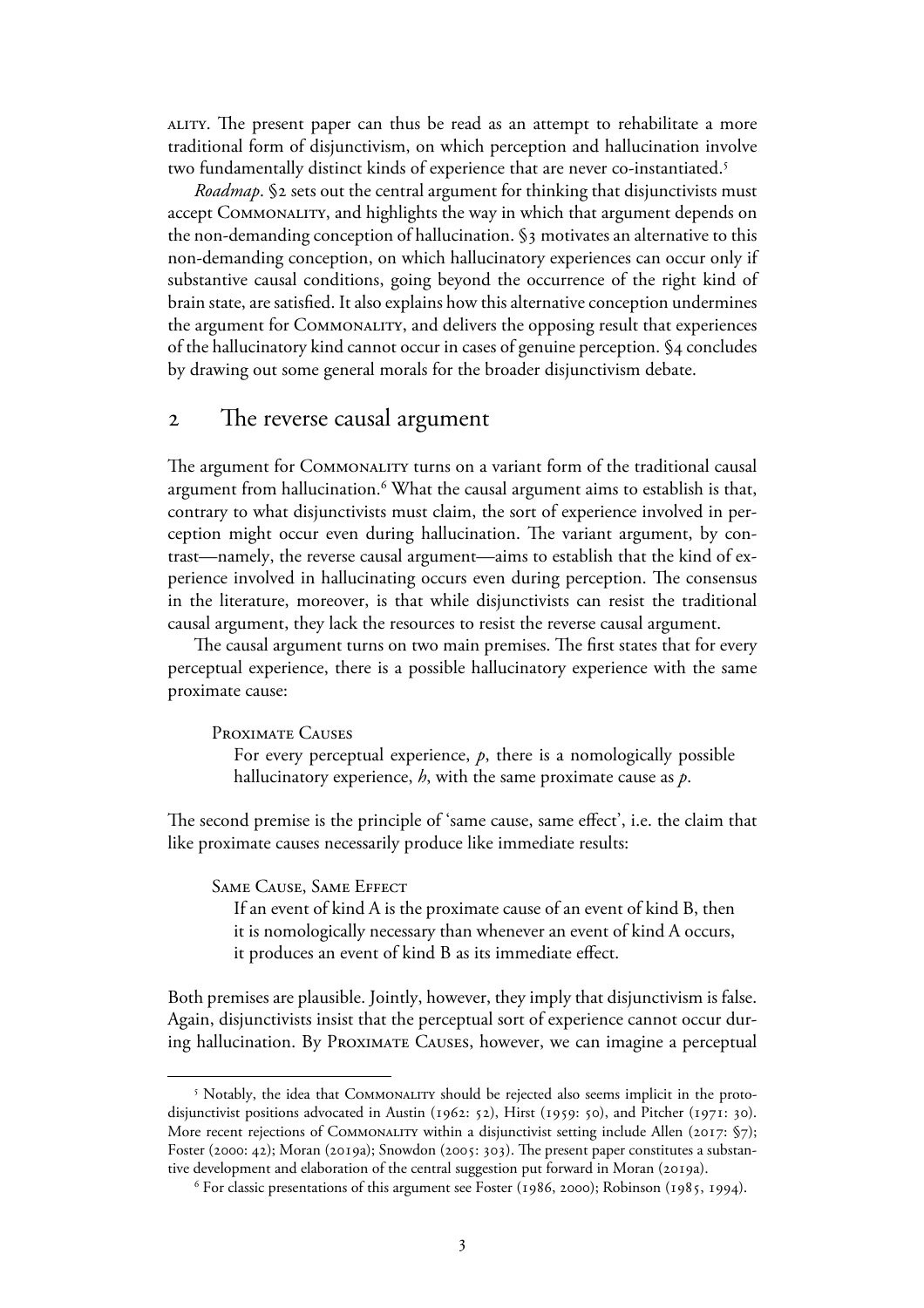experience *p* and an hallucinatory experience *h* that have the same proximate cause. By SAME CAUSE, SAME EFFECT, therefore, it follows that an experience of the same kind as *p* will be produced by the very token brain state that produces *h*. But this is just to suppose that an experience of the perceptual kind will occur in the case of hallucination, contrary to what disjunctivists must claim.

 It is standard for disjunctivists to respond to this argument by challenging the second premise. The key idea is that this premise is problematic, since it wrongly rules out the existence of effects that can occur only if substantive background conditions are met, whereby these conditions are not guaranteed to be met just in virtue of the existence of the right kind of proximate cause (Campbell: 2010: §§3-4; Nudds 2013: 274-275; Langsam 1995: 42-46; Martin 2004: 56-58; 2006: 268-). According to disjunctivists, perceptual experiences essentially have external objects as constituents. Accordingly, a background condition on the occurrence of such an episode is that an appropriate external object exist and be available to be perceived. No mere brain state, however, could guarantee that this condition obtains. On a disjunctivist view, therefore, no mere brain state is sufficient for a perceptual experience to occur. Rather, in order for a given brain state to produce a perceptual experience, a substantive background condition must be met. In particular, an appropriate external object must exist and be available to be perceived.<sup>7</sup>

In short, then, the basic disjunctivist response to the causal argument is to claim that sameness of proximate cause is insufficient for sameness of effect, on the grounds that certain effects have background conditions on their instantiation. Consider, however, a weaker principle that takes this into account:

### Same Cause, Same Effect\*

If an event of kind A is the proximate cause of an event of kind B, then it is nomologically necessary that if an event of kind A occurs in some context C, such that in C, all of the background conditions {X} on a kind-B effect occurring are satisfied, then the event of kind A will produce an event of kind B as its immediate effect.

This weaker principle is harder to reject. If an event of kind A produces an event of kind B, it seems to follow that events of kind A have the general *power* to produce events of type-B as their immediate effects. This might be a conditional power, which can be exercised only when the background conditions on a type-B event occurring are satisfied. However, in cases where those conditions are satisfied, it is hard to see how the type-A event should fail to exercise its power to produce a type-B event. It appears, therefore, that disjunctivists must accept the weaker principle (cf. Martin 2004: 56-58; Nudds 2013: 275).

 The reverse causal argument depends on this weaker principle, plus the nondemanding conception of hallucination alluded to above. On this conception, hallucinatory experiences, unlike perceptual ones, have no substantive background conditions on their instantiation. Rather, for such an experience to occur, nothing more is required than the relevant sorts of neural antecedents. In other words,

<sup>7</sup> While this response undermines the causal argument in its standard form, it leaves disjunctivists vulnerable to a variant form of the argument turning on cases of *veridical* hallucination. Notably, however, disjunctivists can meet this variant argument by appealing to precisely the kinds of causalist considerations set out below (in §3). See further Moran (2019a:  $374-375$ ; 2021).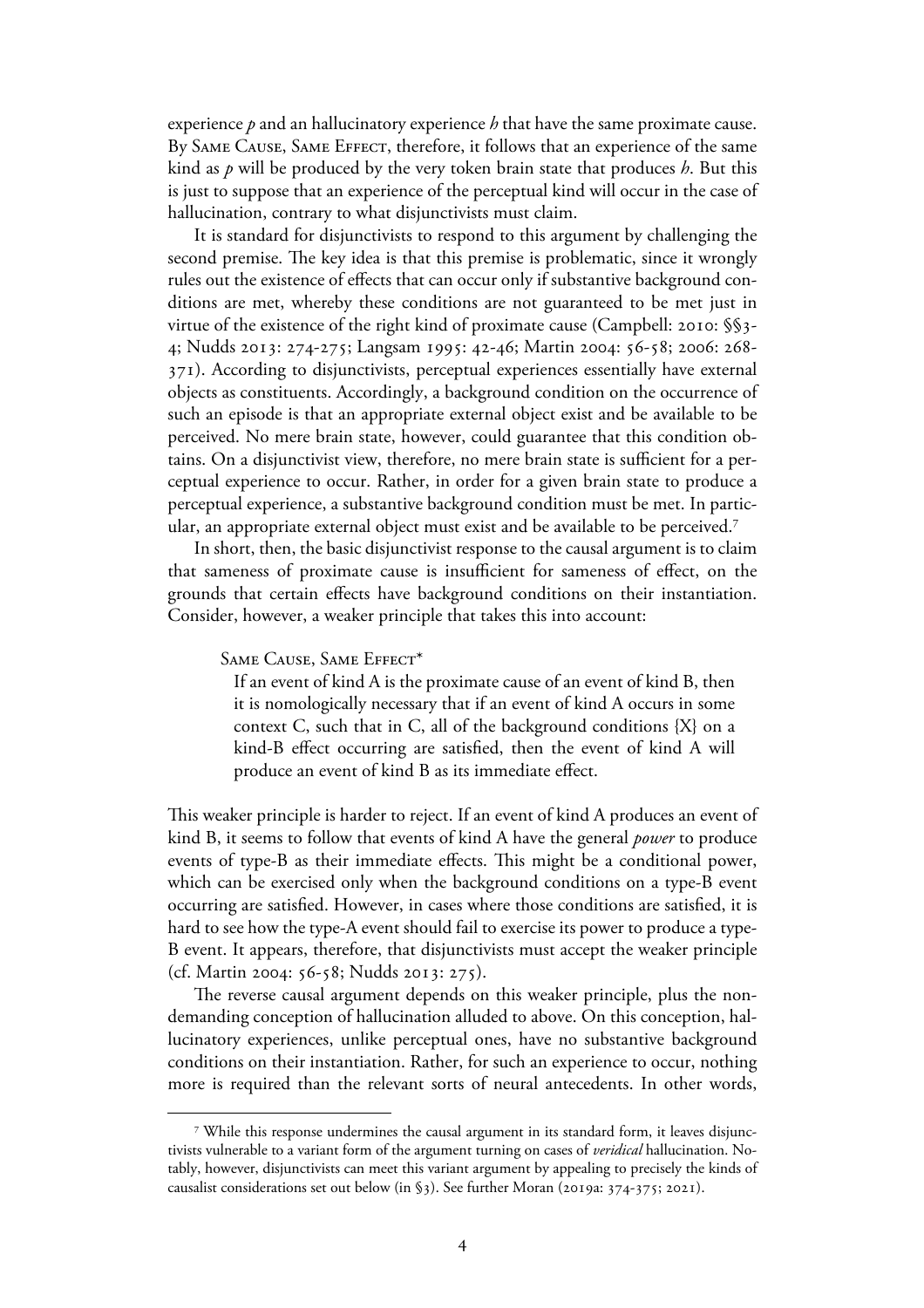hallucinatory experiences have entirely undemanding instantiation-conditions. All it takes to produce an hallucinatory experience is the right proximate cause.

 It is common for disjunctivists to accept the non-demanding conception, often with little or no argument (see, e.g., Fish 2009; Johnston 2004; Nudds 2013). However, there are things that can be said for it. According to Martin (2004:  $\{8\}$ ), for example, the non-demanding conception flows from our intuitive conception of the kind of event that hallucinatory experiences are. Again, given disjunctivism, a perceptual experience can occur only if a suitable external object exists and is available to be perceived. According to Martin, however, we intuitively think of hallucinatory experiences as 'inner events', and, therefore, as being such that no further condition, beyond the subject being in the right kind of antecedent brain state, must be met in order for one of them to be produced (cf. Snowdon 2005: ). If this is right, however, then the instantiation-conditions for hallucinatory experience are indeed undemanding. In contrast to the perceptual case, no background conditions will need to be met for an hallucinatory experience to occur.

We can bolster the case for the non-demanding conception with a further comparison to perception. For disjunctivists, there are substantive background conditions on the occurrence of perceptual experience. Moreover, these conditions flow from the disjunctivist's account of the nature of such events: given that they constitutively involve external things, it follows that no such experience could be generated even in the absence of an appropriate object of perception. However, one might reasonably worry that no plausible account of hallucinatory experience could generate this kind of constraint. After all, the accounts of hallucination that philosophers have traditionally found compelling involve appeals to sense-data, adverbial modifications of consciousness, or the kinds of intentional content that could be entertained in the absence of any suitable external object of perception. Plausibly, however, there is nothing about the nature of hallucinatory experience, at least when construed on any of these lines, that could restrict the kinds of contexts in which such an event might occur. Certainly, it seems that nothing about the nature of such episodes, construed in any of these ways, could the rule out the possibility that such events might occur even in perception.<sup>8</sup> Accordingly, one might argue for the non-demanding conception as follows. There are background conditions on the occurrence of hallucinatory experience only if this is implied by the nature of these events. However, no plausible account of the nature of hallucinatory experience generates such background conditions. Therefore, there are no background conditions on the occurrence of hallucinatory experience. That is, the non-demanding conception of the instantiation-conditions for such events is true.

We will return to these considerations in favour of the non-demanding conception below (in §). For now, however, it is enough to note that there is an initial case for thinking that disjunctivists should grant it. With that in mind, the reverse causal argument for Commonality goes as follows. By Same Cause, Same Effect\**,* we know that like proximate causes produce like immediate effects whenever the relevant background conditions on the relevant effect are met. Moreover, given the non-demanding conception, we know that no background conditions need to be met in order for an experience of the hallucinatory kind to occur

<sup>8</sup> After all, it is typical to develop these accounts of hallucination in conjunction with a 'common factor' theory of experience. Yet, such accounts would be incoherent if the relevant analyses of hallucination implied that hallucinatory experiences cannot occur in cases of perception as well.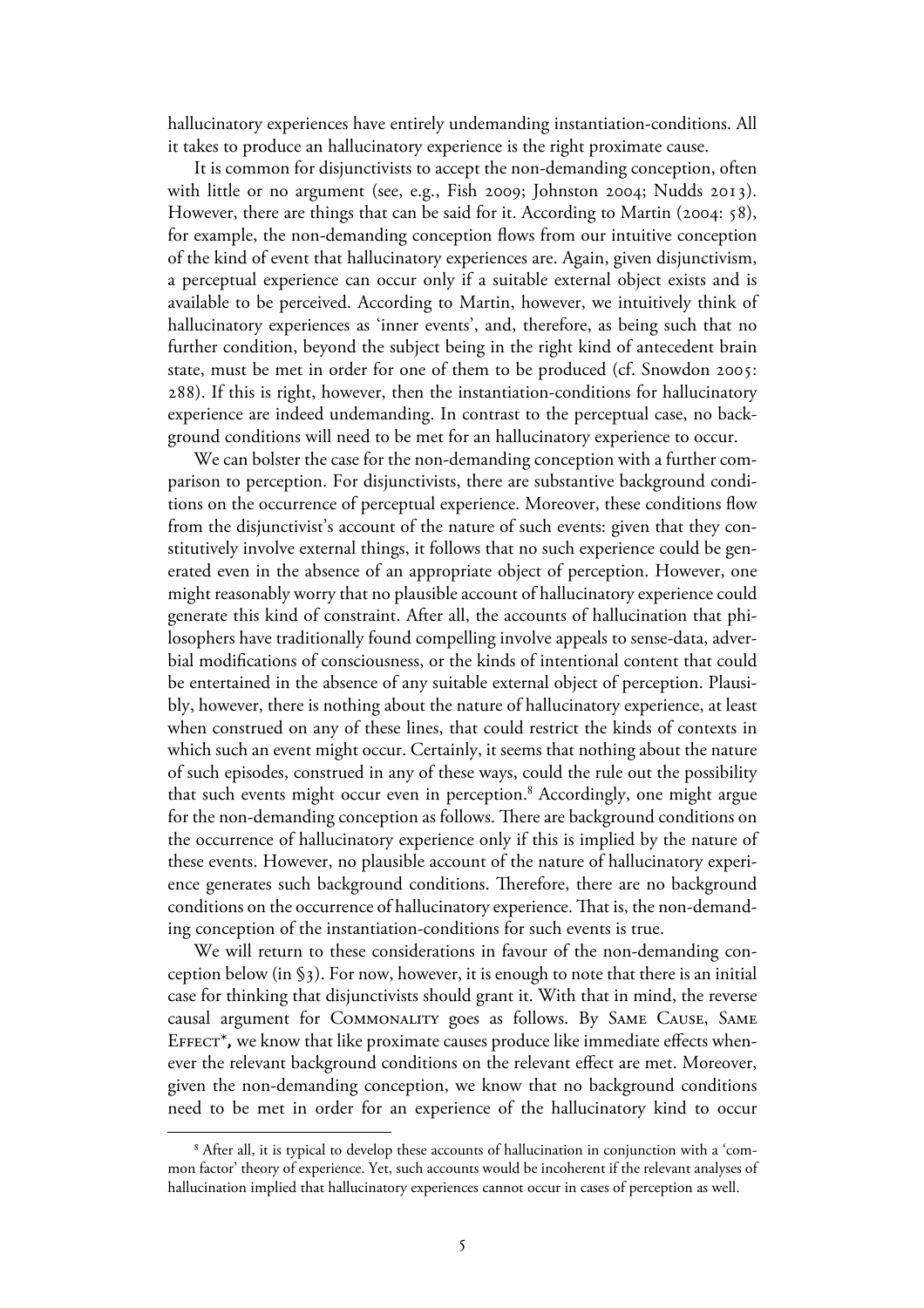(or, equivalently, that all conditions on the occurrence of this kind of event are met in every possible situation). Hence, we can infer if some brain state *b* produces an experience of the hallucinatory kind, then any brain state of the same kind as *b* produces an experience of that sort. By Proximate Causes, however, we know that for every perception, *p*, there is an hallucinatory experience *h* with the very same neural antecedents. Accordingly, we can infer that in every case of perception, the proximate brain state also produces an experience of the hallucinatory kind. This, however, implies that COMMONALITY is true.

 Can disjunctivists resist this argument? It seems to me that disjunctivists should accept both Proximate Causes and Same Cause, Same Effect\*.<sup>9</sup> To reject the argument, therefore, it would appear that disjunctivists must challenge the nondemanding conception. In turn, this requires locating a suitable background condition on the occurrence of hallucinatory experience; one that could not be met in cases of genuine perception. It can then be argued that, *contra* Commonality, the hallucinatory sort of experience can never occur in perceptual cases.<sup>10</sup>

 One idea that one might think is worth exploring at this point is that just as perceptual experiences require the presence of the right kind of perceptible object, so hallucinatory experiences require their absence (cf. Martin 2004: 58). However, this suggestion is quickly undermined by the possibility of 'veridical hallucination' (Grice  $1961$ ; Lewis  $1980$ ). I might, for example, hallucinate a clock while in the presence of an actual clock. In such a case, I am hallucinating even though an external object is present. But this entails that the absence of a suitable object of perception is not necessary for undergoing an experience of the hallucinatory kind.<sup>11</sup>

It does not yet follow, however, that the non-demanding conception must be accepted. For, there might be some further background condition on hallucinatory experience that has yet to be discussed. In what follows, I develop a position that exploits precisely this possibility. At the heart of the proposed view is the idea that hallucinatory experiences are essentially caused in a certain way, so that substantive causal conditions must be met if an experience of the hallucinatory kind is to occur. The idea, moreover, is that these causal conditions are not guaranteed to be met

<sup>9</sup> Some disjunctivists reject Proximate Causes on the grounds that our perceptual experiences are temporally extended events which begin, not with the tokening of some proximate brain state type, but rather with some event involving the perceived object itself, e.g., light leaving the object seen in the case of vision (see Johnston 2004; Snowdon 2005, cf. Child 1992, 1994, 2011). I have criticised this view elsewhere, and won't repeat those points here (see Moran 2019b; Moran 2021). Note, however, that even if this view helps to defuse the casual argument (as both Johnston and Snowdon maintain), it does not undermine the reverse causal argument, and so leaves the case for COMMONALITY untouched (cf. Martin 1992: 185-187; Snowdon 2005: 303).

<sup>&</sup>lt;sup>10</sup> One might be tempted to reject the non-demanding conception via externalist considerations. For instance, one might be a representationalist who thinks that in order to entertain the kind of intentional content involved in sense-experience, one has to be in the right sort of environment. However, if we want block the reverse causal argument, it is not enough merely to reject the nondemanding conception. In addition, we must argue that there are background conditions on undergoing hallucinatory experience which cannot be met in perceptual cases. Standard content-externalist considerations are therefore insufficient by themselves to refute the reverse causal argument.

 $11$  Notably, this point undermines a recent theory about the nature of hallucinatory experience due to Allen (2015), on which 'hallucination is a kind of imagination, and [hence] essentially a mode of consciousness of that which is absent' (ibid: 301), due to the fact that this theory implies that hallucinatory experiences can only occur in the absence of a suitable external object. It therefore also undercuts Allen's attempt to reject Commonality by rejecting the non-demanding conception.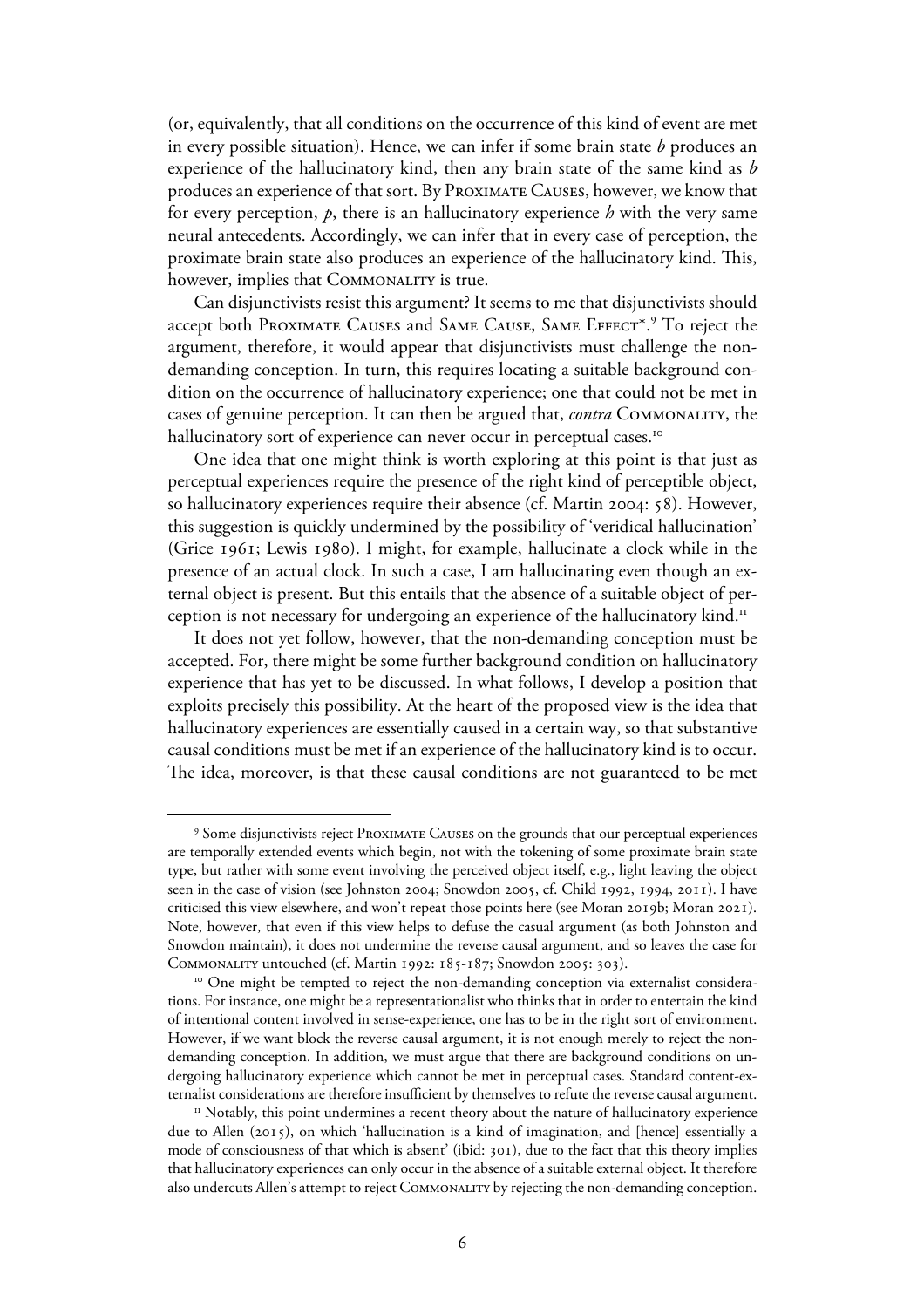just in virtue of the occurrence of the right kind of proximate neural state. In fact, the proposed conditions can never be met in cases of perception, regardless of the sort of brain state that produces the experience. Thus, the proposed view not only undermine the argument for Commonality, but also leaves disjunctivists with the resources to deny that the hallucinatory kind of event ever occurs in perception.

Notably, while my concern here is primarily with hallucinatory experience, what will emerge below is a general conception of the way in which both of the kinds of experience recognised by disjunctivists (i.e. both perceptual and hallucinatory experiences) depend for their instantiation on the presence of a distinctive sort of causal chain. On the proposed view, it lies in the nature of these kinds of experience to be produced in certain specific ways. Accordingly, to generate an experience of either of these kinds, inducing the right kind of brain state in the subject is never sufficient by itself. Rather, if either kind of experience is to occur, the brain state that acts as the proximate cause of the experience must occur within the right type of broader causal setting. The result is a thoroughgoing 'causalist' version of disjunctivism, on which causal factors play a crucial role in characterising the respective essences of both the perceptual and the hallucinatory sort of event.

# The Causal Conditions of Hallucination

This section falls into two parts. I first set out and motivate the proposed view, and then explain how it allows us to answer the reverse causal argument by undermining the non-demanding conception of hallucination  $(\S_3, \mathbf{I})$ . I then answer an important objection to the view, before revisiting the two arguments for the nondemanding conception from  $\S$ 2 and explaining how these can be defused ( $\S$ 3.2).

### . Causalist disjunctivism

Consider the main rival conception of experience to the disjunctive one, namely, the common factor conception.<sup>12</sup> Unlike disjunctivists, common factor theorists do not believe that perceptual and hallucinatory cases involve experiences of fundamentally different kinds. Rather, for common factor theorists, there is just one basic sort of experience, which is involved in both perception and hallucination. Accordingly, common factor theorists face an explanatory challenge. Some experiences are perceptions; others are hallucinations. Yet, on a common factor theory, we cannot explain why this is so in terms of the mental natures of the relevant events (for they are all events of the same basic kind). Common factor theorists, therefore, must locate a kind of non-mental difference that can hold between experiences and that can serve to explain why some are perceptual whilst others are hallucinatory.

The so-called 'causal theory of perception' helps to answer this challenge.<sup>13</sup> According to the causal theory, whether an experience is perceptual or hallucinatory is determined, at least in part, by the manner in which it is caused. When an experience is caused in the 'standard' way, that is, in the appropriate manner by an

<sup>&</sup>lt;sup>12</sup> On the central differences between the disjunctivist and common factor conceptions of experience see Crane (2005); Johnston (2004); Martin (2004); Pautz (2010); Thau (2004).

 $13$  The causal theory was developed first by H. P. Grice (1961), though an important precursor is discussed in Price  $(1932:$  Ch. 3). See also Lewis ( $1980$ ); Pears ( $1972$ ); Strawson ( $1974$ ,  $1979$ ).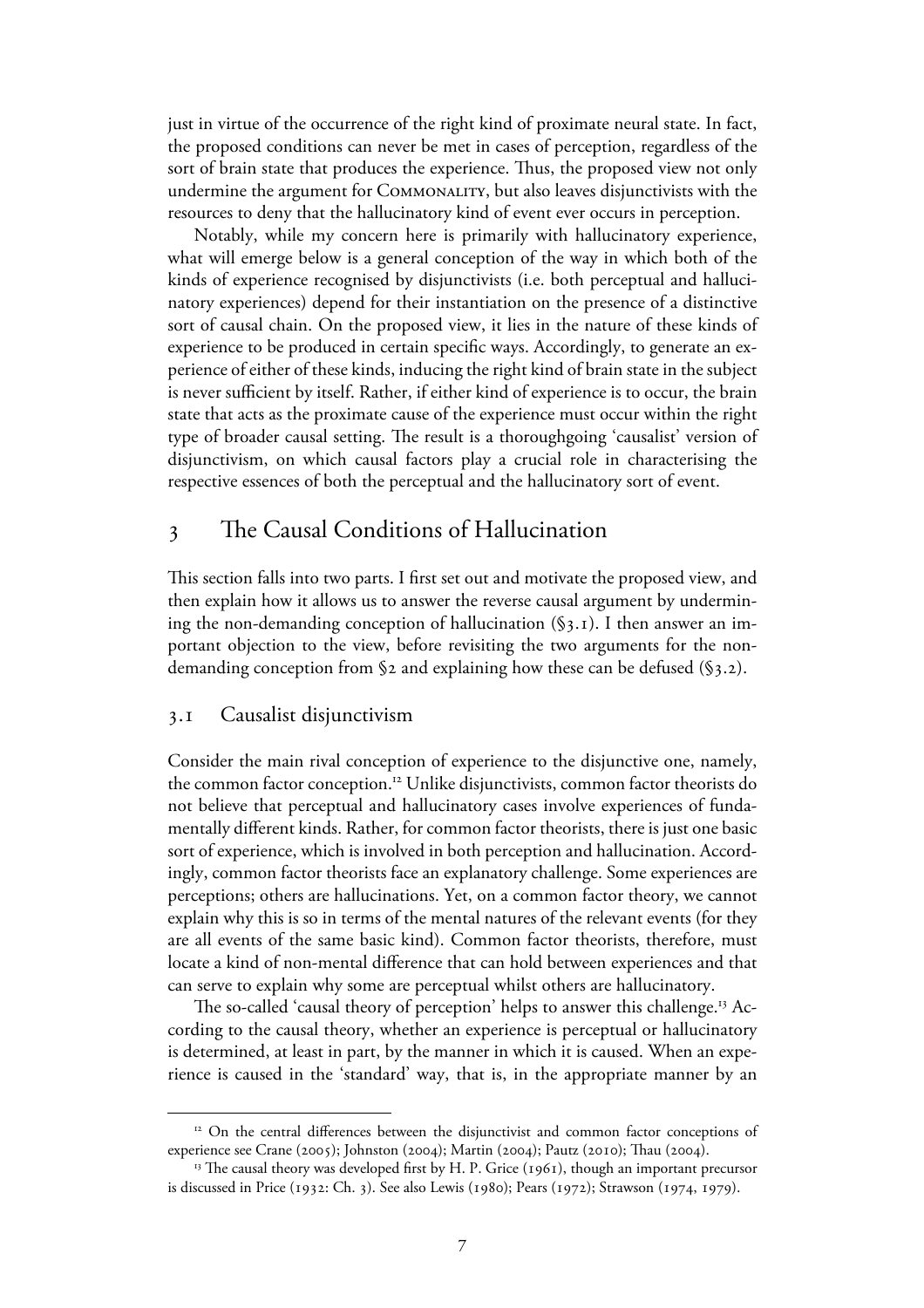external object, the experience is perceptual; specifically, it is a perception of the very external thing that causes it. By contrast, when an experience is not caused in this kind of way, but rather in the 'deviant' or 'non-standard' manner, it is an hallucination. On the causal theory, then, the difference between perception and hallucination is to be drawn in causal terms. Whether an experience is perceptual or hallucinatory is a function of how it is produced.

To get a better sense of what the causal theory claims, consider the following influential line of argument for it due to H. P. Grice  $(1961)$ . Consider first the following three scenarios. In the first, the subject faces a clock on the wall, and has a sensory experience as of a clock as a result. In the second, the subject again has a sensory experience as of a clock on a wall, and while facing an actual clock on the wall, but this time due to direct neural stimulation. In the third, the subject has a sensory experience as of a clock on the wall, again while facing a clock, and again due to direct neural stimulation. However, the clock itself is causally responsible for her experience: when striking three, it made a sound that reminded the neurosurgeon to manipulate the subject's brain so as to produce the relevant event.

 In all three cases, the subject has an experience as of a clock on the wall in front of her. So, in all three cases, the subject has an experience that 'matches' the perceptible scene before her eyes. Nevertheless, we have the strong intuition that the subject only sees the clock in front of her in the first case. The second two cases, by contrast, involve 'veridical' hallucination: the subject's experience matches the scene before the eyes; however, she is not in perceptual contact with it. The question, therefore, is what explains this. Why is it so plausible to think that whilst, in all three cases, the subject has an experience as of a clock while in the presence of a real clock, nevertheless, she perceives the clock only in one of them?

 The causal theory provides a compelling answer. On that view, to perceive is to have an experience that is appropriately caused by an external thing. To hallucinate, by contrast, is to have an experience that is caused in a non-standard or deviant way. Therefore, the causal theory has the resources to explain our intuitions about the above cases. In the first case, the subject has a perceptual experience, since her experience as of a clock is appropriately caused. In the second, the subject has an hallucinatory experience, since her experience is the product of a non-standard or deviant causal chain that fails to include a suitable external object of perception. And in the third, while a suitable external object is causally responsible for the subject's experience, it is responsible in the wrong sort of way. Again, then, the experience is the result of non-standard causation, and is therefore hallucinatory.

One might well wonder at this point whether we have a suitably clear grip on the distinction between standard and deviant causation. For, without an adequate grasp of this distinction, we won't have an adequate grip on the causal theory itself. It seems to me, however, that while we might struggle to provide an analysis of these notions in other terms, we do have a solid grasp of the distinction itself. Indeed, I think that this is part of what explains why the above Gricean examples elicit such strong intuitions in the first place. When faced with these examples, we have the strong sense that the first kind of case involves a distinctive sort of causal chain, whereas the second and third cases involve a causal chain of a quite different sort. And this is part of what leads us to judge that while the first case is one of genuine perception, the second and third cases are cases of veridical hallucination instead. Arguably, in fact, our pre-theoretical grip on the distinction between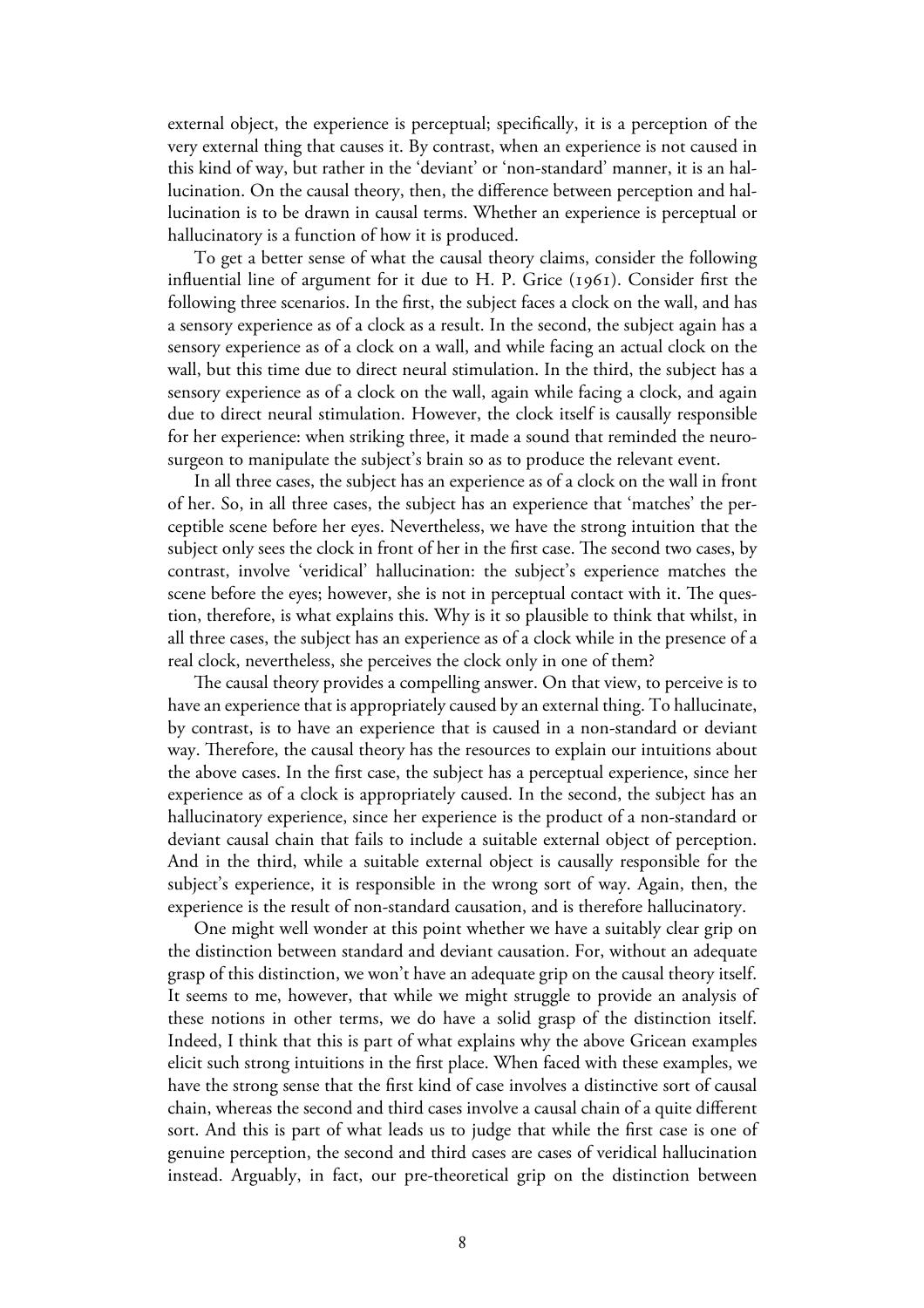perception and hallucination already involves grasping the related distinction between 'standard' causation (of the sort involved in perceiving an object) and 'deviant' or 'non-standard' causation (of the sort involved in hallucinating).<sup>14</sup>

 This point connects with the familiar idea that the causal theory is in some sense a 'conceptual truth'. The thought is that a sufficient grasp of the concepts of perceiving and hallucinating involves at least a tacit understanding that perceiving something is a matter of being causally affected by it in the appropriate way, while hallucinating involves having a deviantly caused experience. For present purposes, we can sidestep difficult questions concerning the nature of conceptual truths. But we can also insist on the following point, namely, that our ordinary thinking about perception and hallucination already involves the idea that perceiving is, at least in part, a matter of being causally affected in a certain manner by the object sensed, and that, likewise, hallucinating involves being causally affected in a different and non-standard way. As we might put it, echoing Strawson (1979: 103), the idea that perceiving involves being causally affected by an object in a certain way, while hallucinating involves experience in the absence of this kind of causation, is arguably 'implicit in our pre-theoretical scheme from the very start'. Insofar as we already have a grip on the distinction between perceiving and hallucinating, we understand that this distinction must be understood in causal terms. That we have such strong intuitions in the familiar Gricean cases then bears witness to this fact.<sup>15</sup>

 I submit that the causal theory captures something important about the distinction between perception and hallucination. Disjunctivists, however, cannot accept this theory as it stands, given its commitment to the common factor conception. The question, then, is whether there is a version of the causal theory that can be held in a disjunctivist setting. In my view, there is. That is, I think that there is a nearby position to the original causal theory that even disjunctivists can accept.<sup>16</sup>

<sup>&</sup>lt;sup>14</sup> Cf. Child (2011), who notes that our thinking about perception and hallucination is already 'a kind of casual thinking'. For an opposing viewpoint here, on which nothing about our pre-theoretical grip on the perception/hallucination distinction involves causation, see Hyman (1992); Johnston (2004); and Snowdon (1981). See also the 'Hume-worlds' objection below in footnote 26. For some important questions about the robustness of the Gricean intuitions I am relying on above (which I unfortunately lack the space to discuss here) are also raised in Roberts *et. al.* (2020).

<sup>&</sup>lt;sup>15</sup> Of course, tricky cases are still going to arise. Imagine, for example, a person fitted with a device that reliably produces sensory experiences that accurately reflect the external scene (as in Foster 2000). Such a device, one might think, could well enable a person to genuinely see or sense the world around them. But one might also think that such experiences are non-standardly caused; after all, they are produced by means of an artificially fitted device. My own inclination here is to say that such a person would not in fact be genuinely seeing but rather reliably hallucinating. However, there may also be conceptions of the standard/deviant causation distinction that allow us to insist that the person is seeing and that their experiences are non-deviantly caused (e.g., a teleological conception of standard causation of the sort discussed in Davies 1983). Fortunately, for present purposes, we don't need to settle on an answer; but the case nicely illustrates the sorts of difficult questions that a fully worked out causalist theory would need to answer (thanks to an anonymous referee for raising this issue and pressing me to discuss the sort of case outlined above).

 $16$  In a seminal early paper about disjunctivism, Snowdon (1981) argues that we need not accept the causal theory precisely because we can accept disjunctivism instead. Strictly speaking, however, Snowdon's target is the view that the traditional causal theory is a conceptual truth (cf. Snowdon ), and his argument leaves open whether or not disjunctivists can accept kind of causal theory that I sketch below. Cf. Child (1992, 1994, 2011), who argues in detail that something very like the traditional causal theory can coherently be accepted even within a disjunctivist framework.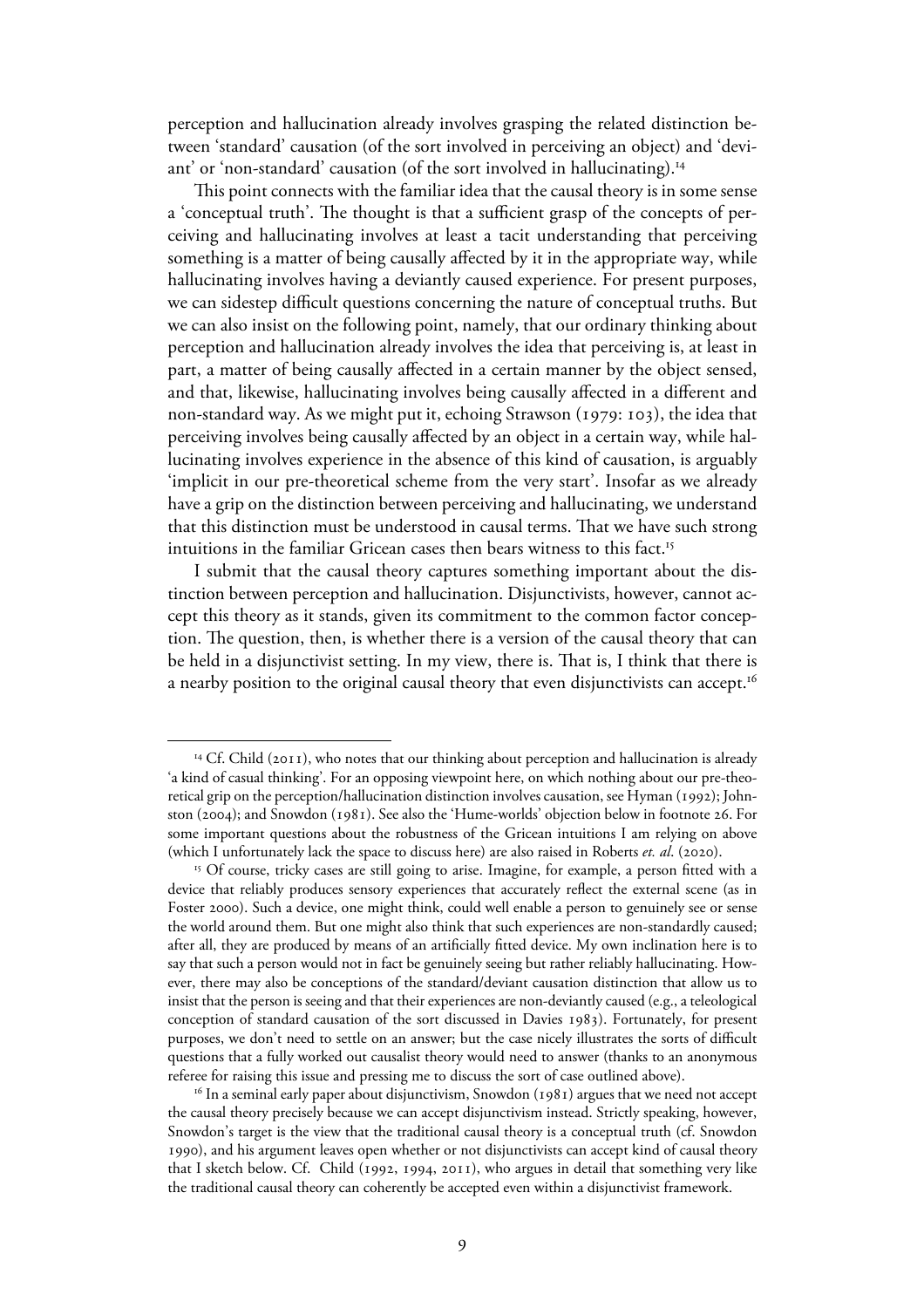This can be articulated as follows. In cases of perception, one undergoes an experience of a distinctive kind. Such experiences, moreover, must be caused in a specific way. In particular, the perceptual sort of experience can be produced only by a causal chain connecting the subject to an external object of perception in the appropriate manner. For it lies in the nature of such experiences to be produced in the standard way by external things. Similarly, in cases of hallucination, one also undergoes an experience of a distinctive kind. And these experiences, too, must be caused in a specific way. In particular, hallucinatory experiences must be generated by a deviant or non-standard causal chain. For it lies in the nature of such experiences to be produced by a causal chain of just this kind, one that does not connect the subject to an external object in the way involved in genuine perception.

 This view, I submit, represents a natural way of accepting something like the traditional causal theory within a disjunctivist setting. There is, however, a crucial difference between the standard causal theory and the above disjunctivist alternative. On the disjunctivist version of the theory, perceptual experiences are caused in a certain way precisely by virtue of being the kinds of experiences they are, and the same is true for experiences of the hallucinatory kind. That is, it lies in the nature, or essence, of experiences of the perceptual kind to be caused in one sort of way, and in the nature, or essence, of experiences of the hallucinatory kind to be caused in another. The traditional causal theory, however, merely specifies the conditions under which instances of one common kind of sensory experience are perceptual or hallucinatory. So, it no part of this view that any experience must be caused in a specific way just by virtue of being the kind of event that it is. The disjunctivist version of the causal theory thus goes beyond the traditional version, by making claims about the respective essences of two experiential kinds, namely the kind involved in genuine perception, and the kind involved in hallucination.<sup>17</sup>

There is, therefore, a leap involved in moving from the traditional causal theory to the above disjunctivist alternative. Nevertheless, a case can be made for thinking that if one wishes to incorporate the insights of the traditional causal theory within a disjunctivist framework, it is the above view one should accept.

To see this, begin with the case of perception. The causal theory asserts:

(CP) For an experience to be perceptual is, at least in part, for it to be caused in the standard way (by an appropriate external object).

The causal theory thus offers an (at least partial) real definition of the property *being a perception*. That is, it specifies (at least in part) *what it is* for an event to have that property. The key claim is that part of what it is for an event to have the property of being a perception is for it to be caused in the standard way.

 I submit that whilst the traditional causal theory is developed within a common factor framework, there is reason for disjunctivists to accept (CP) as well. For, as reflection on the above Gricean cases brings out, it is very plausible to think that

<sup>&</sup>lt;sup>17</sup> Even on the traditional causal theory, it might be essential to a given token experience that it be caused in just the way it in fact was. This will be so if in general, the causal origins of an event are essential to it. However, it does not follow that any such token experience had to be caused in just the way it was just by virtue of being the kind of event that it is. Yet, that is what would be the case if the stronger, disjunctivist version of the causal theory were true. Cf. Martin (manuscript).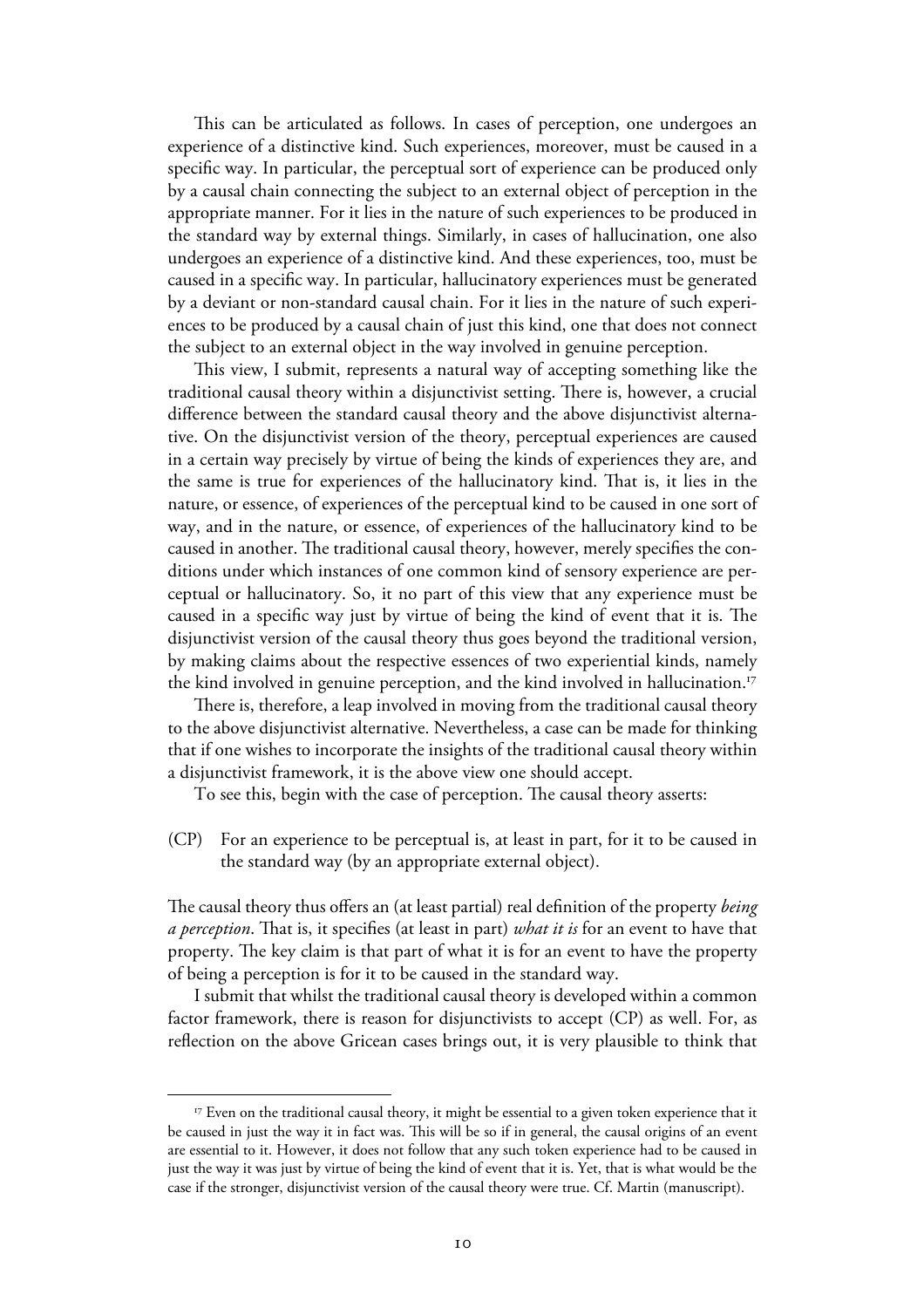perceiving an object requires being causally connected to it in the appropriate way.<sup>18</sup> For disjunctivists, however, unlike common factor theorists, perceptual experiences are perceptual by their very natures: to have an experience of the kind involved in perception is *ipso facto* to be in perceptual contact with an external object (cf. Foster ). Accordingly, it would appear that those disjunctivists who accept (CP) should also grant the further, stronger claim that perceptual experiences must be caused in the standard way precisely by virtue of being the kind of events that they are, i.e., that it lies in the nature of such events to be produced in just this manner. For if it lies in the nature of perceptual experiences to be perceptions, and if part of what it is to be a perception is to be appropriately caused, then it seems to follow that it lies in the nature of perceptual experiences to be appropriately caused. We thus arrive at the following further claim which constitutes the first part of the stronger, disjunctivist version of the casual theory that was sketched above:

(DP) Perceptual experiences are essentially caused in the standard way. That is, it lies in the nature of events of that kind be produced in just this manner.

It is worth working through this reasoning more slowly. Disjunctivists recognise a distinctive kind of experience involved exclusively in perception. Let us say that these events are experiences of kind *Kp*. What (CP) tells us is that any token experience of this kind that is in fact a perception must be caused in the standard way (in order to qualify as such). Accordingly, if there could be an experience of this kind that were not a perception, (CP) would tell us nothing about how it must be caused. (DP), therefore, goes further than (CP). For, given (DP), it is not merely that any token of the kind *Kp* that is a perception must be caused in the standard way. Rather, (DP) implies that every possible token of kind *Kp* has to be caused in just that way, by virtue of being the kind of event it is. The move from (CP) to (DP), therefore, requires argument. My suggestion is that we can defend the move, in a disjunctivist setting, by relying on two main ideas. The first is that for disjunctivists, experiences of the perceptual kind are essentially perceptions. The second is that we can rely on the following general principle concerning essence, namely:

( $\alpha$ ) If it lies in the nature of things of kind K to be F, and if being F is partly a matter of being G, then it lies in the nature of things of kind K to be G.

The first claim should be uncontroversial; it falls directly out of the disjunctivist conception of perceptual experience. As for the second, I submit that it is a compelling principle that captures an important general feature of the logic of essence.<sup>19</sup>

 $18$  Another important argument for this claim, which traces to Evans (1982), Strawson (1974, 1979), and, arguably, to Kant  $(1781/87)$ , turns on the idea that perceiving must be a causal process if it is to inform us of the objective world. For discussion of this argument, which I lack space to set out here, see Child (1992, 1994, 2011); Roessler (2011); Snowdon (1981: §II). One might also appeal to general physicalist considerations: if one wishes to explicate the kind of awareness relation that disjunctivists appeal to in physical terms, a natural way to do so would be to appeal to the idea that being aware of an object at least partly consists in being suitably causally connected to it.

<sup>&</sup>lt;sup>19</sup> Note that we could also get by with a weaker principle at this point, to the effect that if it lies in the nature of things of kind K to be F, and if being F is partly a matter of being G, then *necessarily* if x is a K then x is G. Using this principle, we could then infer that perceptual experiences are *necessarily*, even if not *essentially*, caused in the standard way, and this would be enough to block the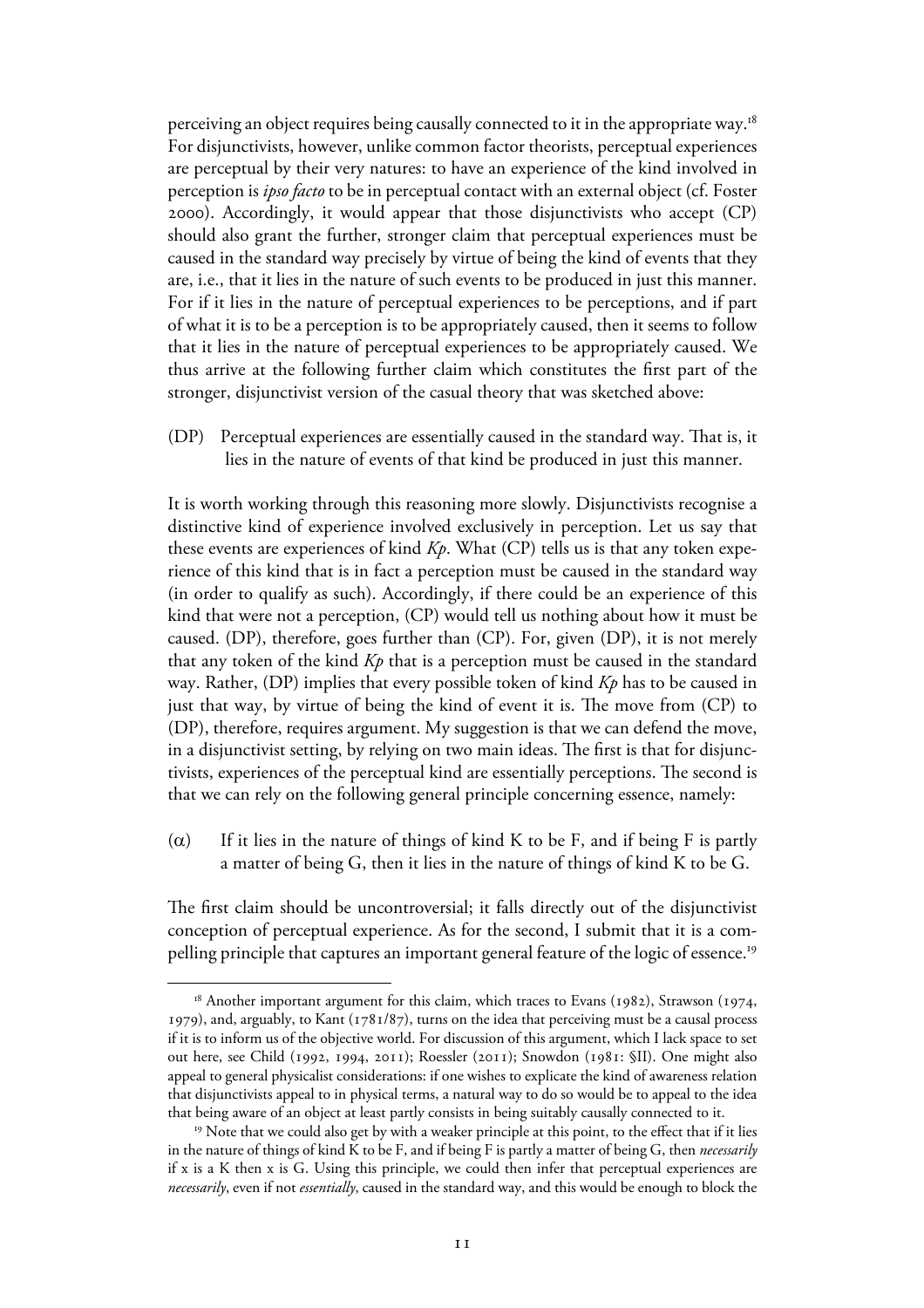Given both claims, however, we can argue from (CP) to (DP) as follows. By (CP), we know that part of what it is for an experience to be a perception is for it to be caused in the standard way. The essentialist premise then tells us that lies in the nature of *Kp-*experiences to be perceptions. Hence, by drawing on the above principle concerning essence, we can infer that it lies in the nature of *Kp*-experiences in general to be produced in the standard way. But this is exactly what (DP) states.

Let us turn now to the case of hallucination. The standard casual theory states:

(CH) For an experience to be hallucinatory is, at least in part, for it to be caused in the deviant or non-standard way.

The causal theory thus offers an (at least partial) real definition of the property *being an hallucination.* That is, it specifies (at least in part) of *what it is* for an event to have that property. The key claim is that part of what it is for an event to have the property of being an hallucination is for it to be caused in a non-standard way.

 Once again, while the traditional causal theory presupposes a common factor view, there is reason to think even disjunctivists should grant (CH). For, reflection on the Gricean cases strongly suggests that part of what it is for an experience to be hallucinatory is for it to be non-standardly produced. But now consider the following further claim, which constitutes the second core component of the stronger, disjunctivist version of the causal theory sketched above:

(DH) Hallucinatory experiences are essentially caused in a non-standard way. That is, it lies in the nature of events of that kind to be produced in just this manner.

(DH) is stronger than (CH). To bring this out, let us say that events of the hallucinatory sort are experiences of kind *Kh*. What (CH) tells us is that any experience of this kind that is in fact hallucinatory must have been caused in the non-standard way. Consequently, if there could be an experience of this kind that were not hallucinatory, then (CH) would tell us nothing about how it must be caused. (DH), however, goes further. For, given this claim, it is not merely that those tokens of the kind *Kh* that are in fact hallucinations must be caused in the deviant way (in order to qualify as such). Rather, every possible token of this type of experience must be caused in just that way, by virtue of being the kind of event it is (i.e., by virtue of having the nature that events of this kind share). The question, then, at this juncture, is how we can move from  $(CH)$  to the stronger claim  $(DH)$ .<sup>20</sup>

 To move to (DP) from (CP), we appealed to the idea that experiences of the perceptual kind are essentially perceptions. To get to (DH) from (CH), therefore,

reverse causal argument in the manner outlined below. (Note also that this weaker principle is a straightforward logical consequence of the fact that essential properties are also had necessarily.)

<sup>&</sup>lt;sup>20</sup> One concern about (DH), which does not arise in the case of (DP), is that the class of hallucinatory experiences do not form a genuine experiential kind, but are rather a heterogenous class of events grouped together only insofar as they are not perceptions. For, if this is right, one might then worry that it is implausible to think that these experiences share a common nature in the way that (DH) implies. My own view, in fact, is that it is just as plausible to view hallucinatory experiences as a genuine, unified kind of mental event as it is to treat perceptual experiences in this way. However, I do not have space to justify this claim here. For relevant discussion see Martin ( $2004$ ,  $2006$ ) and the discussion of Martin's articles in Byrne & Logue (2008). See also Hellie (2013).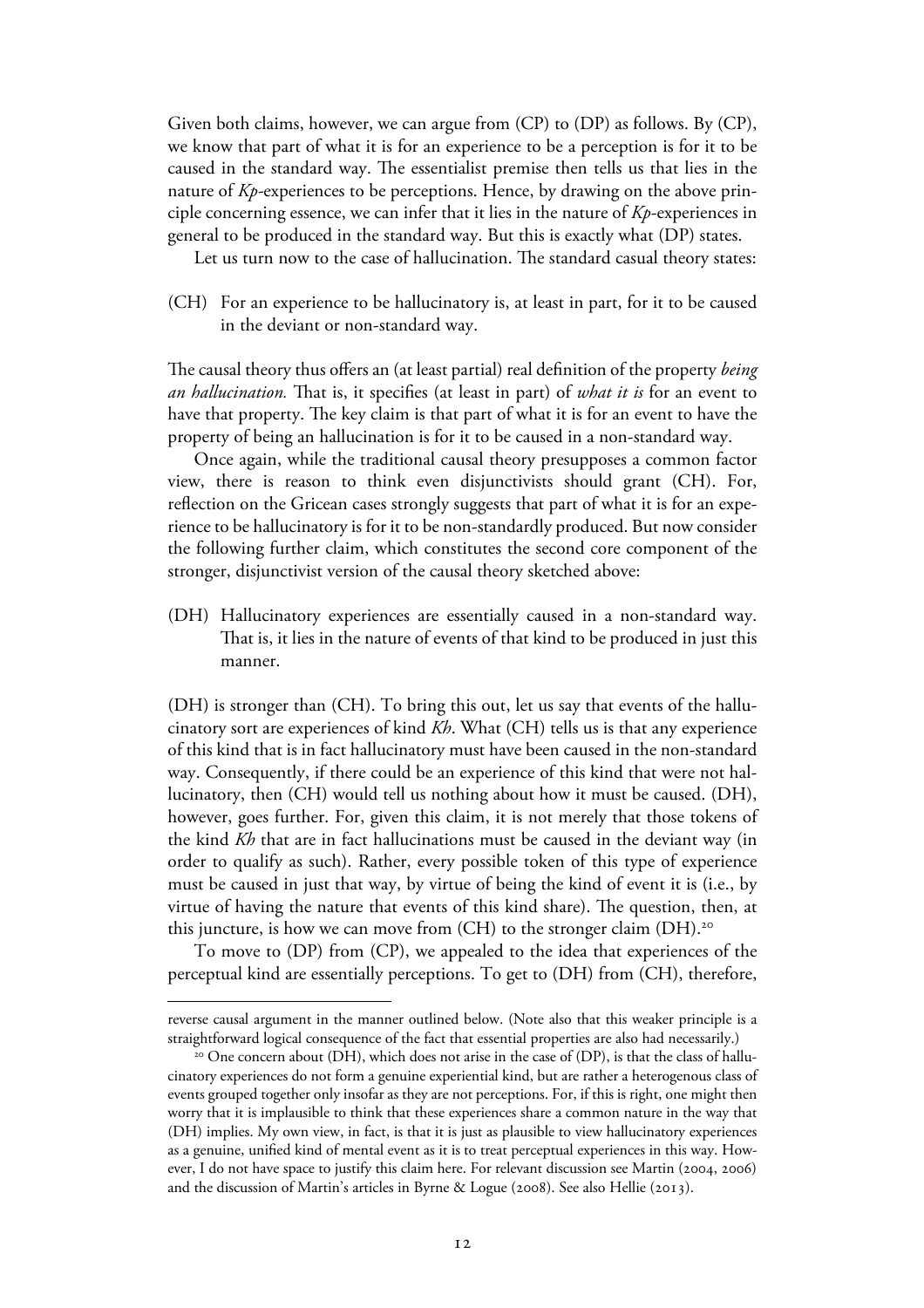I suggest we can appeal to the parallel claim that experiences of the hallucinatory kind are essentially hallucinations. Notably, unlike the parallel claim concerning perception, this claim about hallucination is not a straightforward consequence of disjunctivism. However, it is a claim that disjunctivists can plausibly maintain.

 To see this, note that hallucinatory episodes are plausibly construed as 'failure states'. It is often said that perceptual experiences are to be construed as 'success states' (Mackie 1976). Furthermore, disjunctivists can understand this in a distinctive way. Again, disjunctivists maintain that perceptual experiences are perceptual by their very nature Therefore, disjunctivists can say that perceptual experiences are success states in the precise sense that undergoing such an experience is intrinsically a matter of being in perceptual contact with an external item, i.e., that it is never possible to be in such a state without thereby being perceiving something. What then of the idea that hallucinations are failure states? It is often observed that hallucinations are in a certain sense 'failed experiences' (Tye 2014: 303), i.e., events that are, in their natures, 'failures to [perceive]' (Thau 2004: 250; see also Johnston : ). Moreover, what I wish to suggest is that to capture this natural claim, disjunctivists can say that hallucinatory episodes are hallucinatory by their very natures. On this conception, just as it lies in the nature of perceptual experiences to be perceptual, and hence to provide cognitive contact with external objects, so it lies in the nature of hallucinatory experiences to be hallucinatory, and hence to fail provide such cognitive contact with objects. Disjunctivists can thus maintain that hallucinations should be viewed as failure states in the precise sense that undergoing an hallucinatory experience is intrinsically a matter of failing to perceive.

 Consider now the following line of reasoning. By (CH), we know that part of what it is for an experience to be an hallucination is for it to be caused in the nonstandard way. Disjunctivists, moreover, can plausibly claim that it lies in the nature of *Kh-*experiences to be hallucinations. Hence, by drawing on principle (α) once more, we can infer that it lies in the nature of *Kh*-experiences to be produced in the deviant way. The core idea is that since lies in the nature of *Kh*-experiences to be hallucinatory, and since being hallucinatory is partly a matter of being deviantly caused, it follows that it lies in the nature of *Kh-*experiences to be so caused.

 Of course, not everyone will be persuaded by this line of argument. Consider, in particular, the disjunctivist already wedded to Commonality. Such a theorist might grant that for a *Kh*-experience to be hallucinatory, it must be caused in the deviant way. However, she will resist the thought that *Kh*-experiences are hallucinatory by their very natures. After all, in her view, some such experiences occur in cases of perception, and may in fact *be* genuine perceptions, rather than hallucinations. <sup>21</sup> Importantly, however, the present aim is not to argue against those already committed to Commonality. Rather, the aim is to explain how those of us not yet committed either way might plausibly resist the argument for Commonality by means of rejecting the non-demanding conception of hallucination on which it turns. Specifically, the key idea is that we can push back against the non-demanding conception by substituting a plausible alternative causalist view. The function of the above argument, therefore, is just to make the case for the claim that the

 $21$  On Martin's (2004, 2006) view, for example, perceiving involves undergoing just one token experience that falls under both the perceptual kind *Kp* and the hallucinatory kind *Kh*. So, Martin's view implies that at least some tokens of the hallucinatory kind are perceptual rather than hallucinatory. Notably, this is a commitment Martin has in common with rival common factor theorists.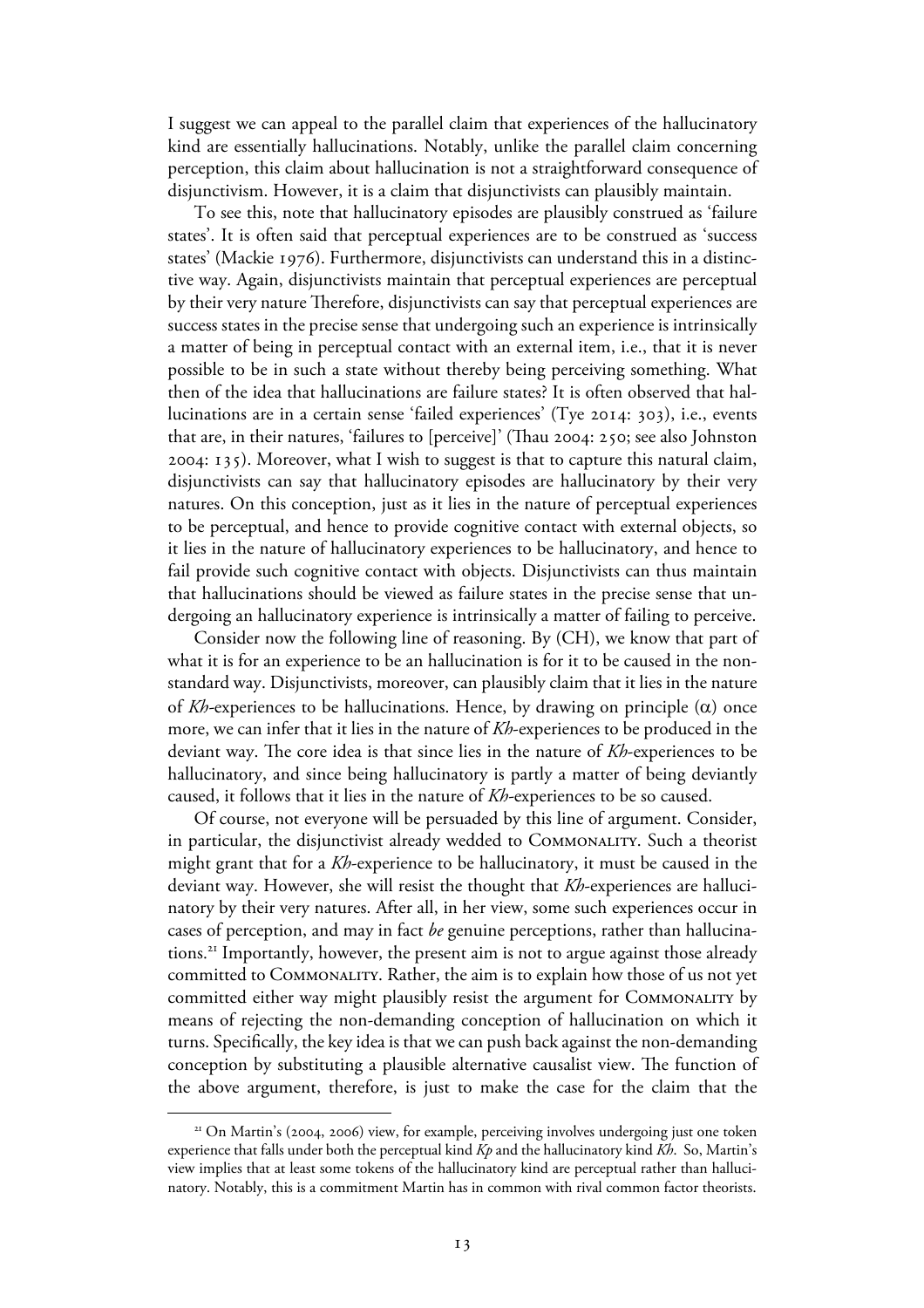causalist view is indeed a plausible alternative. Accordingly, that argument need not appeal to premises that will be accepted even by those already committed to Commonality. Rather, it is enough to rely on premises that seem plausible independently of the debate about whether Commonality obtains. What I wish to claim is that the relevant premises are plausible in just this way.

 Taken together, (DP) and (DH) constitute a disjunctivist version of the traditional causal theory of perception. What I wish to argue is not only that disjunctivists should accept these claims, but that in so doing, they end up with the resources to challenge the non-demanding conception of hallucination and to block the reverse causal argument for Commonality. I'll now explain just how this goes.

 According to the non-demanding conception of hallucination, all that it takes to produce an hallucinatory experience is the right kind of proximate brain state: no further background conditions must be met. Given the disjunctive version of the casual theory sketched above, however, this is not so. On that view, hallucinatory experiences must be produced by a deviant or non-standard causal chain. Therefore, a token brain state can only cause such an experience if it is embedded in the right kind of broader causal context. When such a brain state is part of a deviant causal chain, it will produce an experience of the hallucinatory kind. However, when it is not part of such a chain, it will fail to produce an experience of this kind. It thus emerges that, as against the non-demanding conception, there are substantive causal conditions on the occurrence of hallucinatory experience, going beyond the occurrence of the right sort of proximate neural cause.

 Notably, this is already enough to undermine the argument for Commonality However, we can go further, by using the revised causal theory to argue directly for its negation. Again, Commonality states that in perception, one undergoes an experience of the hallucinatory kind. However, the revised causal theory tells us that experiences of the perceptual kind can only be produced by a standard causal chain. But this means that no token brain state that produces a perceptual experience could ever produce an hallucinatory experience as well, since on the revised causal theory, a brain state can only produce an hallucinatory experience if it is embedded in a deviant causal chain, and this is precisely not true of those brain states involved in perception. The revised causal theory thus entails that *contra* Commonality, it is not possible to undergo hallucinatory experience in perception. 22

## . Objections and clarifications

As the above brings out, the revised causal theory implies that the kind of experience a given brain state will produce depends on its causal antecedents. But is this

<sup>&</sup>lt;sup>22</sup> Of course, one could simultaneously have a perceptual experience and an hallucinatory experience that are phenomenally distinct, as in cases of 'partial' hallucination. There is a question, therefore, about how exactly to make sense of this in the present causalist framework. One way to do so is to understand the core claim being made as the thesis that one cannot simultaneously have a perceptual experience and an hallucinatory one that are phenomenally the same. This would then require associating kinds of standard causation with phenomenally individuated kinds of perceptual experience and kinds of deviant causation with phenomenally individuated kinds of hallucinatory experience. The view would be that for any perceptual experience  $p$  and any hallucinatory experience *h* of the same phenomenal kind *K*, *p* must be caused in a way that is incompatible with the manner in which *h* must be caused, meaning that *K-*type experiences can never be co-instantiated.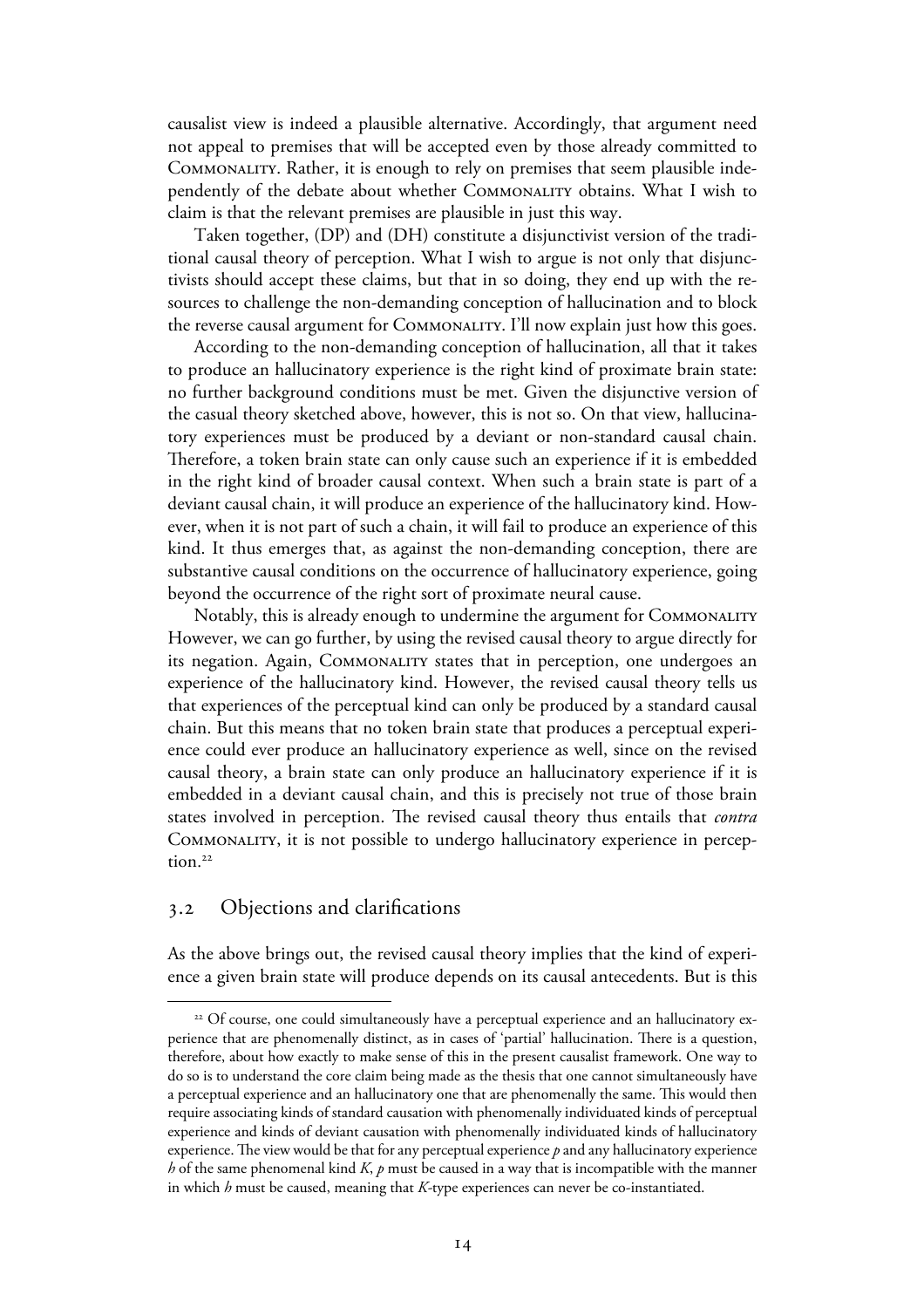a plausible idea? In the literature on the casual argument, it is often said that it is difficult to see how the causal powers of a given brain state could be dependent on its causal embedding in this way. As Snowdon (2005: 292) writes, echoing a widely endorsed line of thought, it seems 'beyond explanation' how a brain state could be sensitive to its broader causal context in this manner (cf. Johnston 2004:  $116$ ; Foster 2000: 28; Robinson 1994: 157; Sethi 2019: fn. 46; van Cleve 2015: 287).

Despite the prevalence of this worry, however, it is not entirely clear what it amounts to. According to Snowdon (ibid), the trouble is that the relevant brain state, when it occurs, will not contain 'any marks or traces of how it was caused', which, he says, leaves it unclear 'how [its] product could very systematically with its causal origins' (cf. Foster 2000: 8). This concern, however, has force only if we grant that the causal antecedents of a brain state can be relevant to what it may produce if there is some 'trace' or 'record' within the brain state itself of how it was causally produced. Yet, it is far from clear why we ought to accept this. Might it not just be a fact about the production of sensory experience that the proximate brain states involved are sensitive to the way in which they are caused, without somehow containing within themselves information about their own causal antecedents? Another strand of this concern is about explanation. Snowdon, for example, explicitly wonders what could explain why a given brain state should be sensitive to its causal origins. On the view I have developed here, however, we can explain why this should be in terms of the essences of the mental events involved. According to the revised causal theory, perceptual experiences and hallucinatory ones must be caused in certain ways by virtue of having the natures that they do. Therefore, the reason that the kind of experience a given brain state will produce depends on its causal embedding traces to a prior claim about the essences of the relevant experiential kinds. Because perceptual and hallucinatory experiences must be caused in certain ways by their very natures, it is entirely unmysterious that the kind of experience a brain state will produce should depend on the broader causal context in which it is embedded. We can thus make perfect sense of how a brain state could be sensitive to its broader causal context in the way that is at issue.

 A second strand of thought connected to the present objection involves the idea that on the kind of view that I defend, we end up with some sort of spooky 'action at distance' (see Johnston 2004: 116; Robinson 1994: 154). This concern, however, is misguided. Action at a distance arises when  $x_1$  immediately causes y despite there being a chain of events  $x_2, x_3, \ldots x_n$  that occurs prior to y and which precludes  $x_1$ from being anything but a mere mediate cause of y. Yet, nothing about the present view implies at we have anything like this. To see this, note that on the proposed view, the causal chain that generates an experience effectively plays two different kinds of role. On the one hand, it plays a straightforwardly causal role in bringing the experience about. On the other hand, however, it also plays the role of background condition in determining what kind of experience the proximate brain state (occurring at the end of the long causal chain) is able to produce. In other words, not only does the causal chain generate the relevant experience in the straightforward causal way. In addition, the character of the causal chain plays the further role of a background condition determining what kind of experience the embedded brain state may generate. When the causal chain involved has the property of being standard, this enables the brain state to produce a perceptual experience, and disables it from producing an hallucinatory one. But when the causal chain involved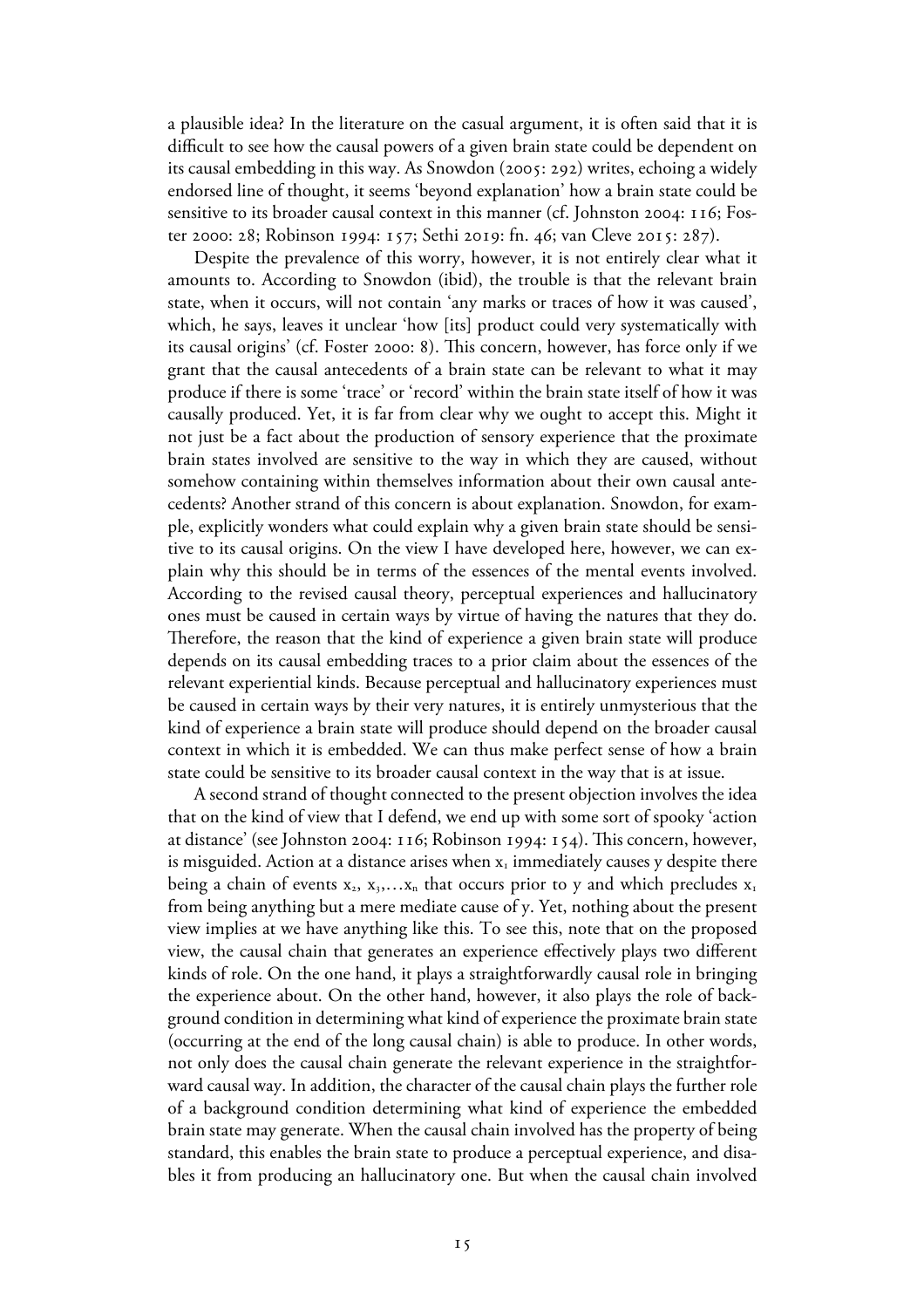has the property of being deviant, this enables the brain state to produce an hallucinatory experience, and disables it from producing a perceptual one. The kind of experience we end up with is therefore a function of the nature of the causal chain involved. Whether we end up with one kind of experience or the other depends upon whether the broader causal chain is standard or deviant.<sup>23</sup> This view, it seems to me, is no more mysterious than the related idea, which disjunctivists already standardly accept, that an external object must be present if a brain state is to produce experience of the perceptual kind (cf.  $\S$ 2). Nor do either of these views seem to commit us to any kind of causal action at a distance.<sup>24</sup>

For my own part, I suspect that what really lies at the heart of the oft-voiced concern mentioned above is uneasiness with the idea that *any* background conditions could determine what effects a given brain state or proximate cause might produce. Why be uneasy about this? Well, one might think that it is *intrinsic* to a given proximate-cause-type that it produces the effects it does. If so, however, then there is no room for background conditions—which will typically be extrinsic to the proximate cause itself—to make a difference to what that cause can produce.

 What we must resist, then, is the idea that it is intrinsic to a given brain-statetype to produce such-and-such an effect on a given occasion. What is intrinsic to the brain-state-type is the capacity to produce the relevant effect, given that the background conditions are met. The power to produce the effect is thus in an important sense conditional, and while this conditional power may be intrinsic to the brain-state-type, whether or not this power will be exercised in a given case can nonetheless depend on extrinsic factors. For instance, on the revised causal theory, whether a brain state will produce a perceptual experience or else an hallucinatory experience depends on the extrinsic causal context in which it occurs. There is, it seems to me, nothing incoherent about this view. The critics noted above, therefore, may well be wrongly assuming that what kind of effects an event-type will produce on a given occasion must be intrinsic to it. Instead, what is the case is that the conditional causal powers of an event-type are intrinsic to it while the exercise of these powers can depend on extrinsic factors (e.g., causal embedding).

 We can conclude, therefore, that by embracing the revised version of the causal theory, disjunctivists are able to reject the non-demanding conception of hallucination, along with the reverse causal argument for COMMONALITY. Below, I draw out some further conclusions from this result for the wider disjunctivism debate  $(\mathcal{S}_4)$ . First, however, I want to return to the arguments for the non-demanding conception of hallucinatory experience set out earlier (in §2). Above, we canvassed two main lines of thought in favour of the non-demanding conception. I now explain why these are not decisive.

 The first argument turns on the thought that hallucinations are 'inner experiences'. The idea is that due to being 'inner' in this way, it follows that hallucinatory events require nothing more of the world in order to occur than that the subject be in the right kind of local state. However, we can accept that hallucinations are inner experiences without accepting the non-demanding conception. On a disjunctive

<sup>&</sup>lt;sup>23</sup> Cf. Dennett (1987) for more general discussion of the way in which causal factors can sometimes play the kind of dual role.

 $24$  Foster (2000: 42) recommends to the disjunctivist a view similar to the one defended here. However, by allowing distal causal factors to be directly causally relevant to the resulting experience, Foster faces a worry about action at a distance that we do not (cf. Martin 2004: n. 15).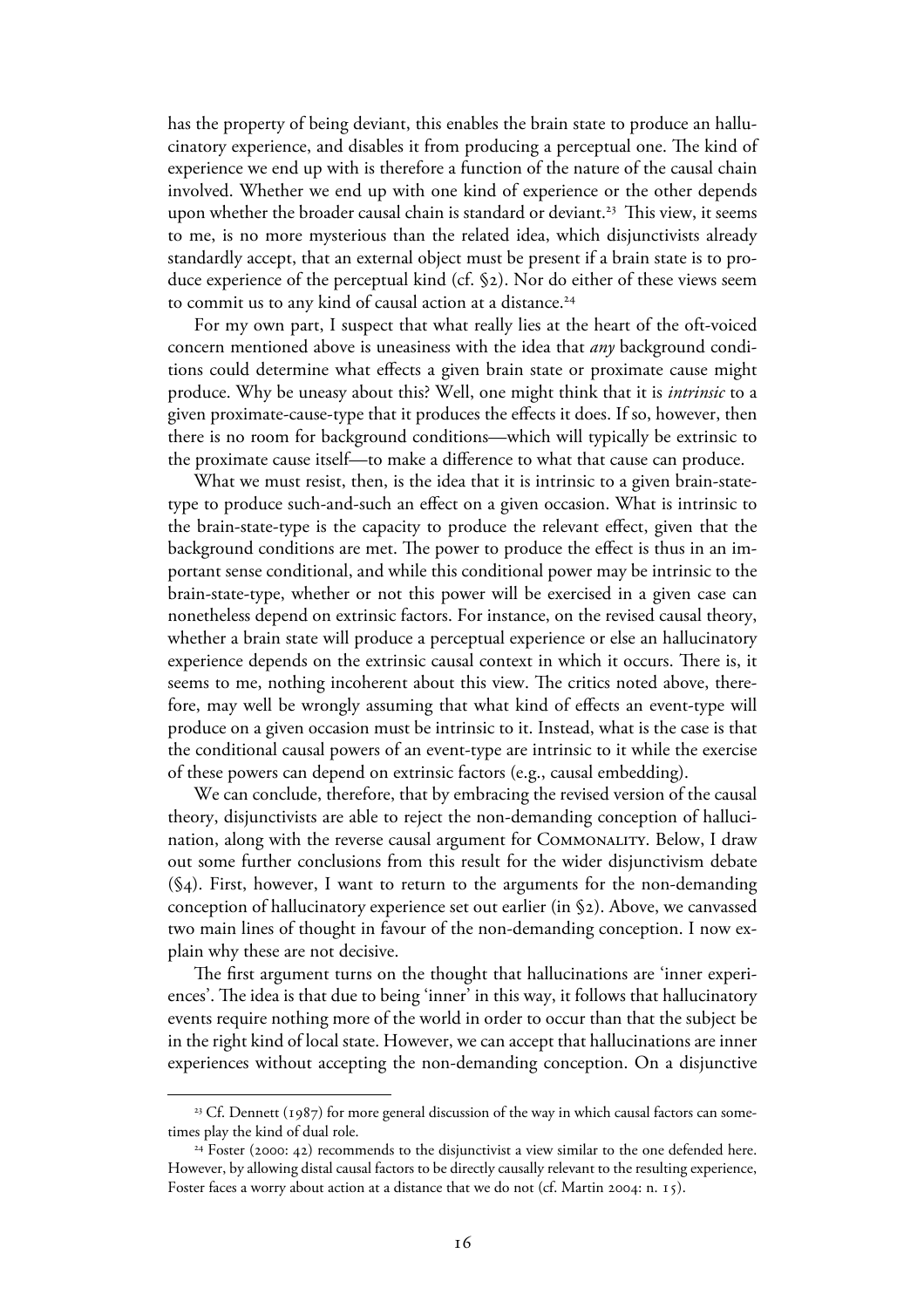view of perception, perceptual experiences reach out to, and involve, external objects of sense. Therefore, such experiences are 'outer events' in the specific sense that they constitutively involve external entities (cf. Snowdon 2005). In contrast to perceptions, however, it is plausible to think that hallucinatory experiences do not, and indeed could not, constitutively involve external items in this way. So, it is plausible to think that such episodes are 'inner events', which do not reach out to the external world. Yet, crucially, we can grant all this without granting the nondemanding conception, on which all it takes to produce an hallucinatory experience is the right proximate cause. For, whilst hallucinations may be inner events insofar as they do not constitutively involve external things, we can accept this even while insisting that hallucinations must be caused in a distinctive way. This is because hallucinations might be inner events—that is, events that do not constitutively involve external things—that must also be non-standardly caused.

As for the second line of argument, this turned on two main ideas. First, that if there are any background conditions on the occurrence of hallucinatory experience, then this must be implied by an account of the nature of such events. Second, that no plausible account of the nature of such events has this implication.<sup>25</sup> The trouble here, I want to say, is with the second premise. On the causalist account developed in this section, it lies in the nature of hallucinatory experiences to be deviantly caused. Accordingly, there is a perfectly good sense in which a full account of the nature of hallucinatory experience implies that background conditions must be met if such an event is to be produced. The second premise can therefore be rejected.

Ultimately, the second argument rests on an impoverished conception of the nature of hallucinatory experience. If we focus only on the mental nature of such events, narrowly construed, there may be nothing to imply that anything else is required for an hallucinatory experience to occur beyond the presence of the right kind of brain state. After all, the causalist view I have developed seems to be compatible with a whole range of options for analysing the mental nature of hallucinatory experience. A full account of the nature of such events, however, which takes into account the distinctive manner in which such experiences must be caused, implies that experiences of the hallucinatory kind, just like experiences of the perceptual kind, can only be produced in a distinctive kind of broader causal setting. Accordingly, if we take into account the full nature of such mental events, including the causal conditions on their insanitation, then we can defuse the present objection on the grounds that its second premise is mistaken. That is, we can grant that if there are background conditions on the occurrence of hallucinatory experience, then this must be implied by an account of the nature of such events. However, we can deny that no plausible account of the nature of hallucination has this implication. To maintain otherwise would be precisely to ignore then kind of causalist picture of the nature of hallucinatory experience I have developed here.<sup>26</sup>

<sup>&</sup>lt;sup>25</sup> For a recent argument along these lines, targeted at the account of hallucination that I develop in Moran (2019a), see Ivanov (2022).

<sup>&</sup>lt;sup>26</sup> Notably, these last remarks help to diffuse a further objection to the revised causal theory. According to some philosophers, we can conceive of a world devoid of causation, a so-called 'Humeworld', in which there are nevertheless perceptual and hallucinatory experiences. If this is so, however, it seems to follow that nothing about causation enters into the essence of perceptual and hallucinatory experience after all (cf. Johnston 2004: 171-172). What we can say in response, however, is that even if such Hume-worlds are conceivable (which is not certain), it does not follow that they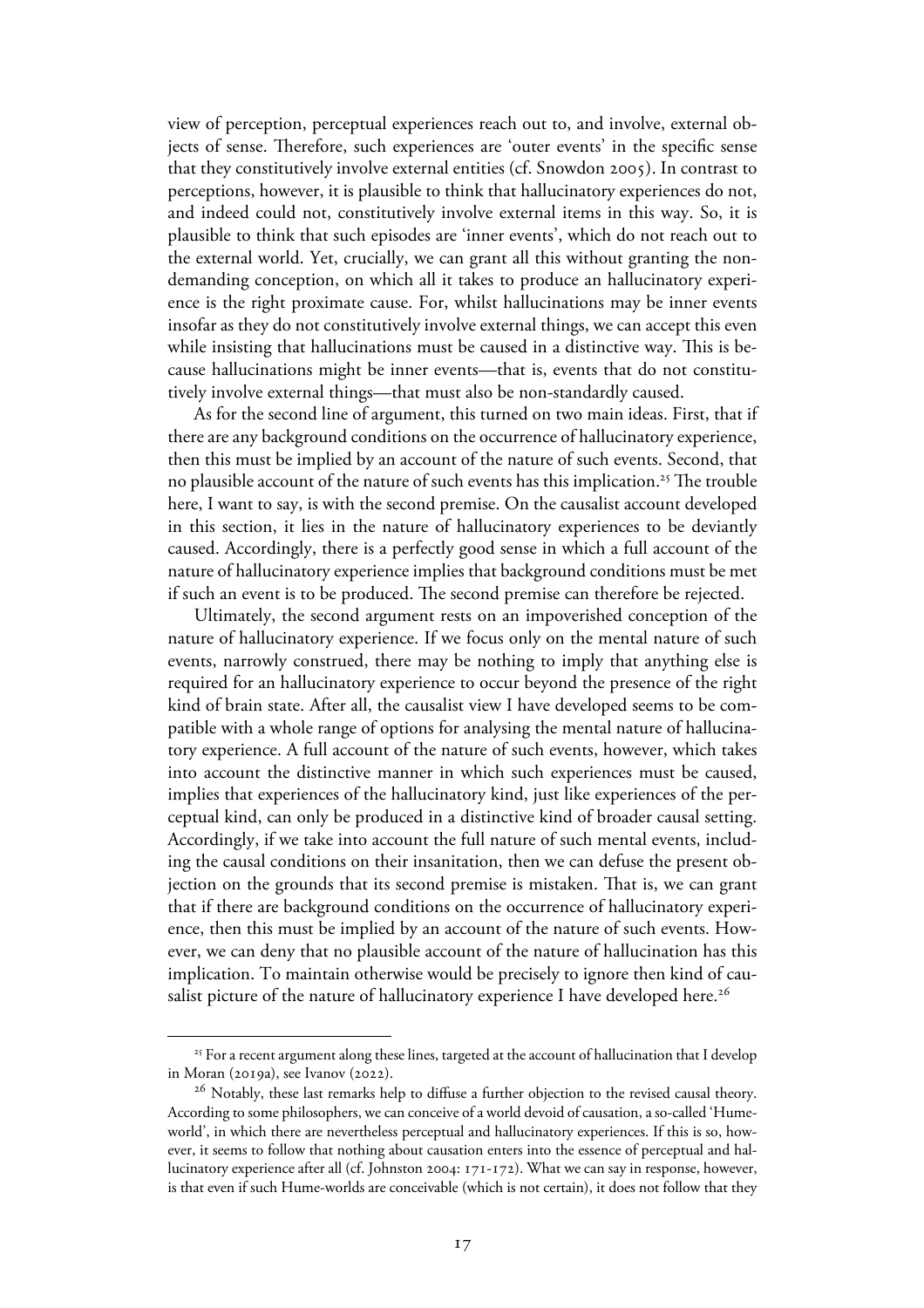# Conclusion

It is widely held that disjunctivists must accept the following thesis, namely:

#### **COMMONALITY**

In every case of genuine perception, the subject undergoes an experience of the (fundamental mental) kind involved in hallucination.

In this paper, however, I have argued that this is not so. As we have seen, the argument for thinking otherwise depends on the non-demanding conception of hallucination, on which all it takes to produce an experience of the hallucinatory kind is the right proximate cause. What I have shown, however, is that disjunctivists can reject the non-demanding conception, and replace it with a more demanding causalist picture, on which hallucinatory experiences can occur only in the right kind of broader casual setting. Accordingly, rather than thinking that events of the hallucinatory kind occur even in cases of genuine perception, disjunctivists can instead claim that no such event could ever occur in a perceptual case.

 What consequences does my argument have for the broader debate about disjunctivism? I close by drawing out some general morals.

 One thing to note is that given the present view, disjunctivists no longer face the 'screening off' worry alluded to at the outset. Driving this concern is the idea that since the hallucinatory kind of experience is present even in the case of perception, it is unclear what explanatory role the distinctively perceptual sort of experience posited by the disjunctivist can play. Obviously, however, this worry does not arise once Commonality is rejected. Accordingly, the position developed in this paper enables the disjunctivist to sidestep entirely what is arguably one of the most fundamental challenges to their view (cf. Moran 2019a).

A related point relates to extant disjunctivist theories of hallucination. When theorising about hallucination, disjunctivists have mainly been concerned with

are metaphysically possible. To be sure, our ordinary, pre-philosophical concepts of perceiving and hallucinating may allow us to imagine such worlds. But advocates of the casual theory can plausibly insist that a fuller, more adequate conception of the natures of such episodes reveals that such worlds are impossible. (This would imply that our ordinary concepts of such episodes do not fully reveal their respective essences. It seems to me, however, that this is an independently plausible idea.)

There is also another way of going here, which is more concessive. What one might instead hold is that in general, to perceive an object is (in part) to be connected to it in some appropriate way, whereas hallucinating is (in part) to fail to be so connected to such an object. One can then say that in our world, causation is the relevant relation of connection. But one could also add that causation is just one of several such connection-relations, including, perhaps, counter-factual dependence, or even noumenal affection. A revised and more general version of the causal theory could then be stated in terms of the determinable relation *R* that has these various connectionrelations as determinates. We could then allow for Hume-worlds (wherein people can perceive and hallucinate) by insisting that such worlds must contain instances of some other relevant determinate of *R*; perceiving, in such a world, would involve being *R\**-related to an object, whereas hallucinating would involve not being so related, where *R\** is a determinate of *R* but not itself a relation of causation. All we would then need to deny is that a Hume-world containing no determinate of *R* could be a world in which some people genuinely perceive whereas some other people merely hallucinate.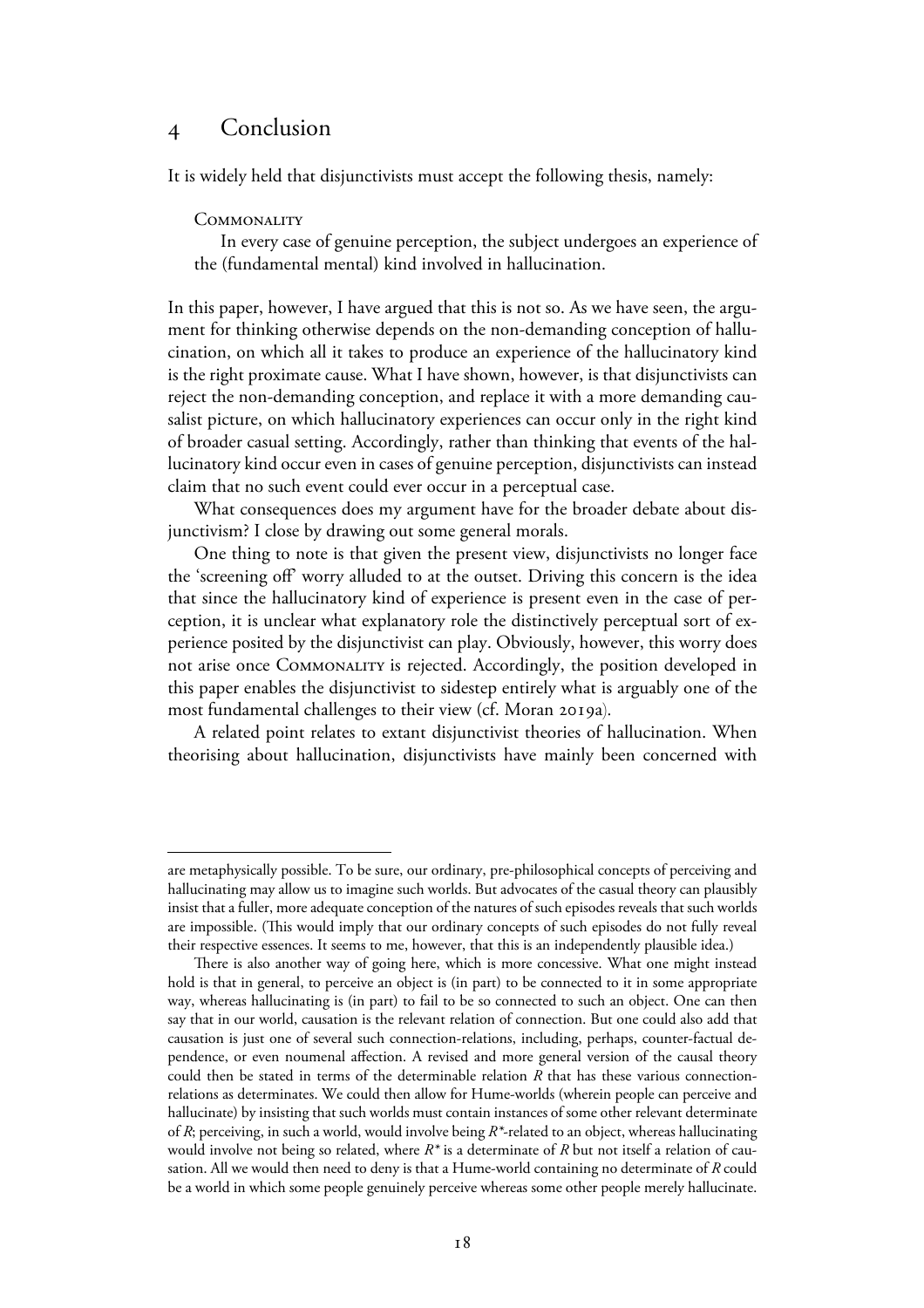developing views that enable them to make sense of COMMONALITY being true.<sup>27</sup> Yet, many of these views have ended up being rather radical. Martin (2004, 2006), for example, argues that disjunctivists must endorse a 'negative epistemic account' of hallucination, on which hallucinatory experiences are nothing but events that cannot be distinguished by introspection from perceptions. In a similar vein, Fish  $(2008, 2009)$  argues that disjunctivists should view hallucinations as nothing but events with the same cognitive upshots as perceptions. Suppose, however, that disjunctivists need not accept Commonality. It follows that disjunctivists will not be forced into accepting radical and unintuitive views of hallucination just in order to have a coherent position. In turn, this means that a common strategy for arguing against the disjunctivist view will no longer appear compelling. In recent literature, a common strategy for arguing against disjunctivism in general has been to target the radical theories of hallucination it is taken to imply (see e.g., Conduct 2010; Burge 2005; Farkas 2006; Hawthorne & Kovakovich 2006; Searle 2015; Siegel 2004, 2008; Smith 2008; and Pautz 2011).<sup>28</sup> If disjunctivists are not forced to accept any such theory of hallucination, however, then this argumentative strategy is flawed. Even if extant disjunctivist theories of hallucination are problematic, the disjunctive approach itself need not be rejected on those grounds.<sup>29</sup>

 This last points to more general moral, namely, that since disjunctivists can reject Commonality, it follows that they have much more freedom when it comes to theorising about hallucinatory experience than is commonly supposed (by its advocates and adversaries alike). At present, the consensus in the literature is that disjunctivists are severely restricted when it comes to developing a theory of hallucination, precisely due to the need to accept Commonality. On the theory proposed here, however, this orthodox view is mistaken. Instead, Commonality need not be accepted by disjunctivists, and so this claim does not impose any constraints on possible disjunctivist theories of hallucination. Accordingly, it turns out that disjunctivists are free to endorse whatever theory of hallucinatory experience seems to best capture the distinctive features of such episodes.<sup>30</sup> Indeed, room even emerges for endorsing a 'positive' account of hallucinatory experience, and, hence, for moving beyond the idea that hallucinations must be characterised solely in a 'negative' way, e.g. in terms of their subjectively indiscriminability from, or in

 $27$  Even Johnston's (2004) 'property complex' view, which is advances on the basis of a whole range of considerations, is motivated at least partly by the perceived need to find an account of hallucinatory experience that is compatible with the assumption that COMMONALITY obtains.

<sup>&</sup>lt;sup>28</sup> Many of these arguments focus on Martin's 'negative epistemic account' of hallucination, which disjunctivism is widely taken to imply (cf. Dancy 2008:  $262-263$ ). For an important recent defence of this account, in light of some of its more seemingly counter-intuitive implications, see Alford-Duguid & Arsenault (2016).

<sup>&</sup>lt;sup>29</sup> There is also a residual question regarding the remaining motivation for extant disjunctivist theories of hallucination. In Moran (2019a: §3), I argue that these theories of hallucination, even if they do help disjunctivists to maintain a coherent position while embracingCommonality, are unattractive in and of themselves. If that is right, however, then there may well be little to recommend acceptance of these theories once we see that Commonality can be rejected.

<sup>&</sup>lt;sup>30</sup> Perhaps the idea that there are causal constraints on hallucination in the way that I have claimed here will rule out certain theories of the mental nature of hallucination that one might want to endorse. Whether that is so remains at this point to be seen. Even if this is the case, however, endorsing the causalist position I have developed here still leaves the disjunctivist with much more freedom than they are generally taken to have in relation to the hallucinatory case.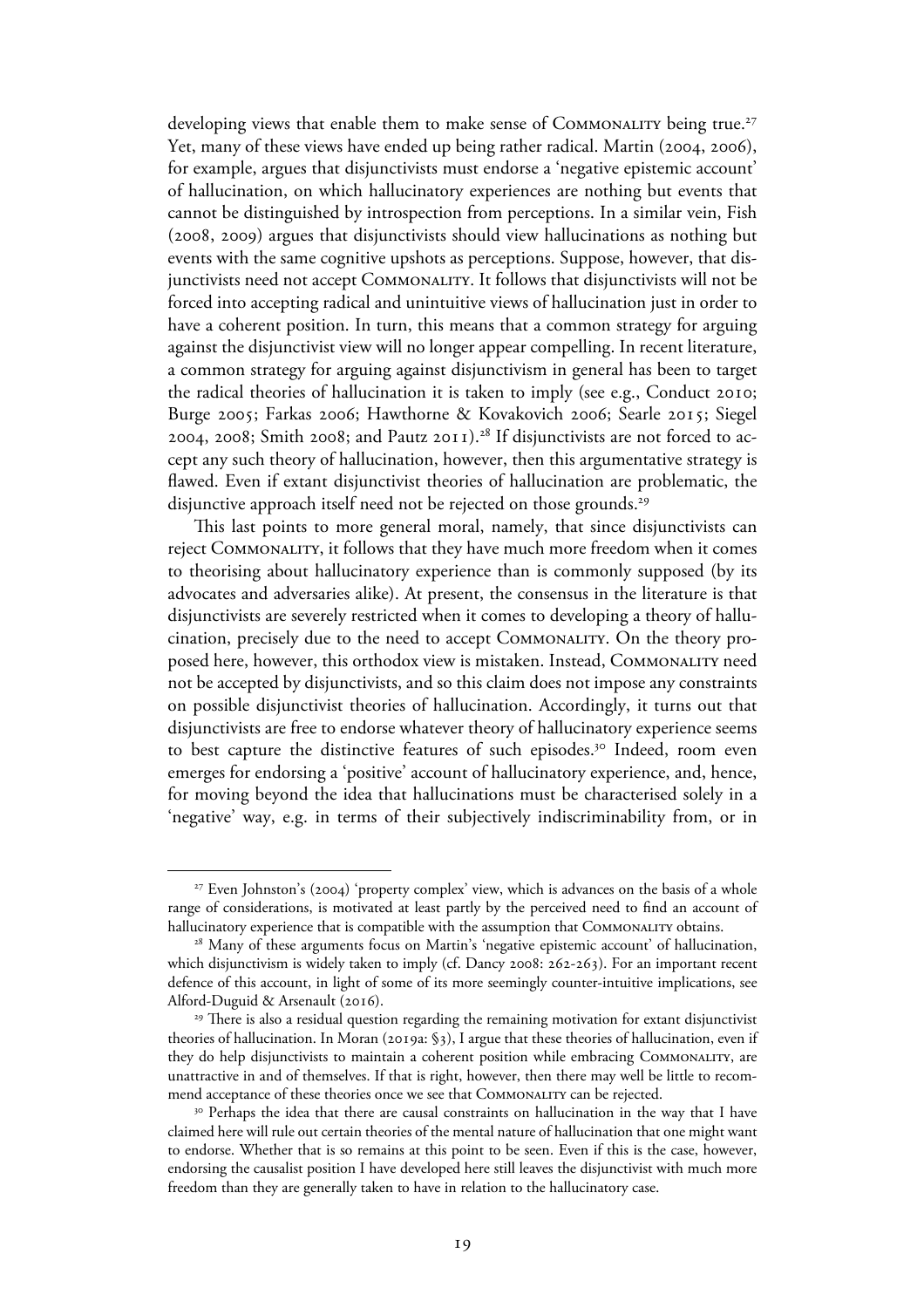terms of their shared cognitive effects with, certain corresponding perceptions.<sup>31</sup> Since a 'positive' theory of hallucination will be much more explanatory than a merely negative account, this should be seen by disjunctivists as a welcome result.

# References

- ALFORD-DUGUID, D. & ARESNAULT, M. (2016) 'On the Explanatory Power of Hallucination', Synthese, 194: 1765-1785.
- ALLEN, K. (2015) 'Hallucination and Imagination', *Australasian Journal of Philoso* $phy, 93 (1): 287-302.$
- Austin, J. L () *Sense and Sensibilia*, (ed.) Warnock, G., (Oxford: Clarendon Press).
- BREWER, B. (2011) *Perception and its Objects*, (Oxford: Oxford University Press).
- BURGE, T. (2005) 'Disjunctivism and Perceptual Psychology', *Philosophical Topics*,  $33$  (1):  $3-17$ .
- BYRNE, A. & LOGUE, H. (2008) 'Either/Or', in *Disjunctivism: Perception, Action, Knowledge*, (eds.) Haddock A. & Macpherson F. (Oxford: Oxford University  $Press): 58-94.$
- Campbell, J. () *Reference and Consciousness*. (Oxford: Oxford University Press).
- —— () 'Demonstrative Reference, the Relational View of Experience, and the Proximality Principle', in *New Essays on Singular Thought*, (ed.) Jeshion, R. (Oxford: Oxford University Press): 193-212.
- CHILD, W. (1992) 'Visual Experience: The Causal Theory and the Disjunctive Conception', *The Philosophical Quarterly*, 42 (168): 297-316.
- —— () *Causality, Interpretation and the Mind*, (Oxford: Oxford University Press).
- —— () 'Vision and Causal Understanding', in *Perception, Causation, Objectivity*, (eds). Roessler, J. Lerman, H. & Eilan, N., (Oxford: Oxford University Press):  $161-179$ .

<sup>&</sup>lt;sup>31</sup> As Dancy (1995: 436) observes, a notable feature of standard disjunctivist accounts of hallucination imply that such episodes are to be characterised solely in terms of how they are 'like what they are not', i.e., in terms of their relation to distinct cases of perception. When considering these accounts, it is natural to think it would be better if disjunctivists could offer a more 'positive' view of the hallucinatory case, which describes hallucinatory experiences as they are in and of themselves.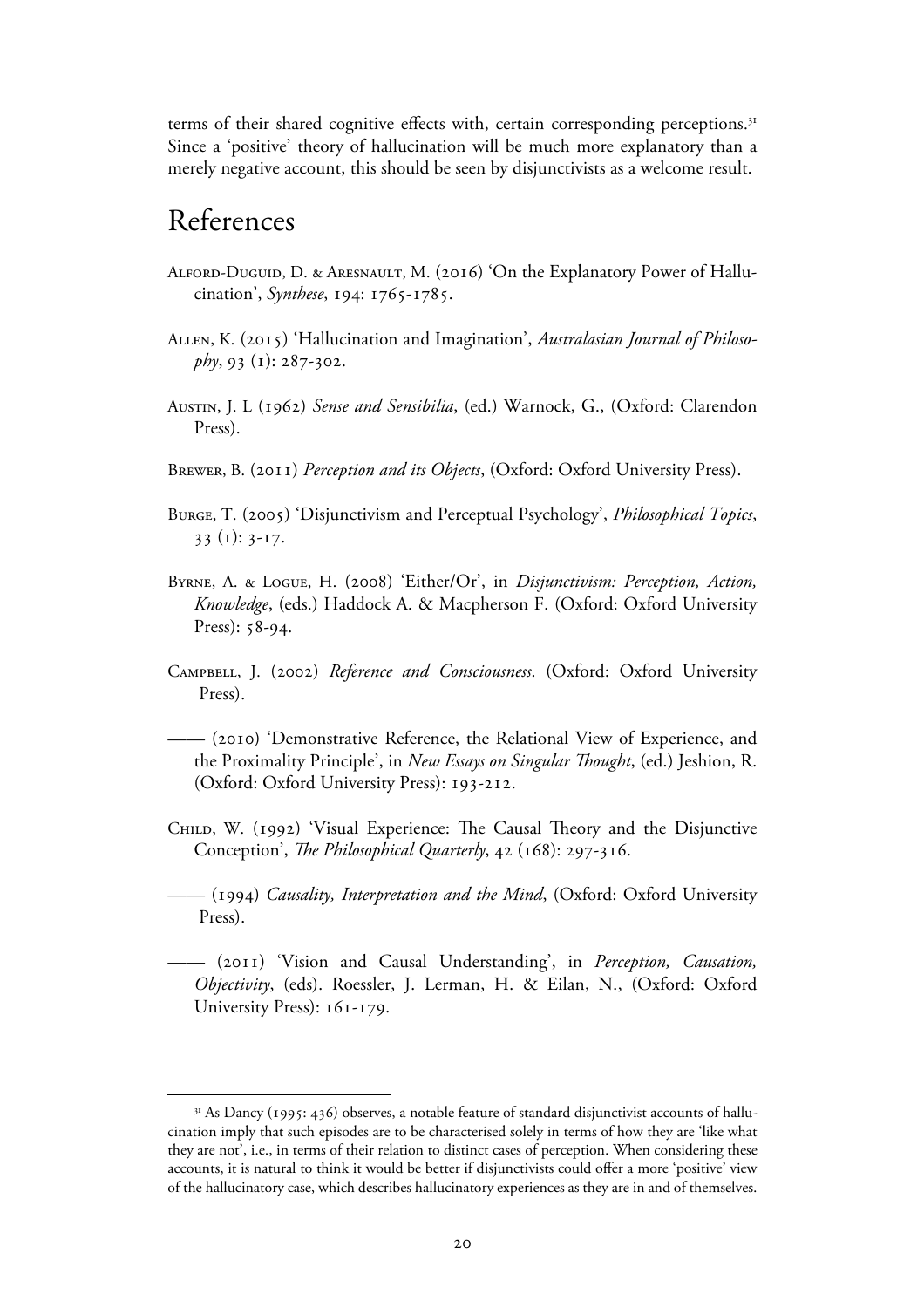- CONDUCT, M. (2010) 'Naïve Realism and Extreme Disjunctivism', *Philosophical*  $Explorations, 13 (3): 20I-22I.$
- CRANE. T. (2005) 'What is the Problem of Perception?', Synthesis Philosophica, 20  $(40): 237-64.$
- DANCY, J. (2008) 'On How to Act: Disjunctively', in *Disjunctivism: Perception*,  *Action, Knowledge*, (eds.) Haddock A. & Macpherson F. (Oxford: Oxford University Press): 262-282.
- DAVIES, M. (1983) 'Function in Perception', *Australasian Journal of Philosophy*, 61  $(4): 409 - 426.$
- DENNETT, D. (1987) 'Three Kinds of Intentional Psychology', in his *The Intentional Stance*, (Cambridge, Massachusetts: A Bradford Book).
- Evans, G. (1982) *The Varieties of Reference*, (Oxford: Oxford University Press).
- Farkas, K. () 'Indiscriminability and the Sameness of Appearance', *Proceed ings of the Aristotelian Society*,  $106$  ( $1$ ):  $207-227$ .
- Fish, W. (2008) 'Disjunctivism, Indistinguishability, and the Nature of Halluci nation', *Disjunctivism: Perception, Action, Knowledge*, (eds.) MacPherson, F. & Haddock, A. (Oxford: Oxford University Press):144-167

—— () *Perception, Hallucination, and Illusion*, (Oxford: Oxford University Press).

Foster, J. (1986) Ayer, (London: Routledge and Kegan Paul).

—— () *The Nature of Perception*, (Oxford: Oxford University Press).

- GRICE, P. (1961) 'The Causal Theory of Perception', *Proceedings of the Aristotelian Society* (Supp. Vol.), 35 (1): 121-152.
- HAWTHORNE, J. & KOVAKOVICH, K. (2006) 'Disjunctivism', *Proceedings of the Aristotelian Society* (Supp. Vol.), 80 (1): 145-183.
- Hellie, B. (2013) 'The Multidisjunctive Conception of Hallucination', in *Hallucination*, (eds.) Macpherson, F. & Platchia, D. (MA: The MIT Press): 149-174.
- HINTON, J. M. (1973) *Experiences*, (Oxford: Clarendon Press).
- HIRST, R. (1959) The Problems of Perception, (London: George Allen & Unwin).
- Hyman. J. (1992) 'The Causal Theory of Perception', *The Philosophical Quarterly*, 42 (168): 277-296.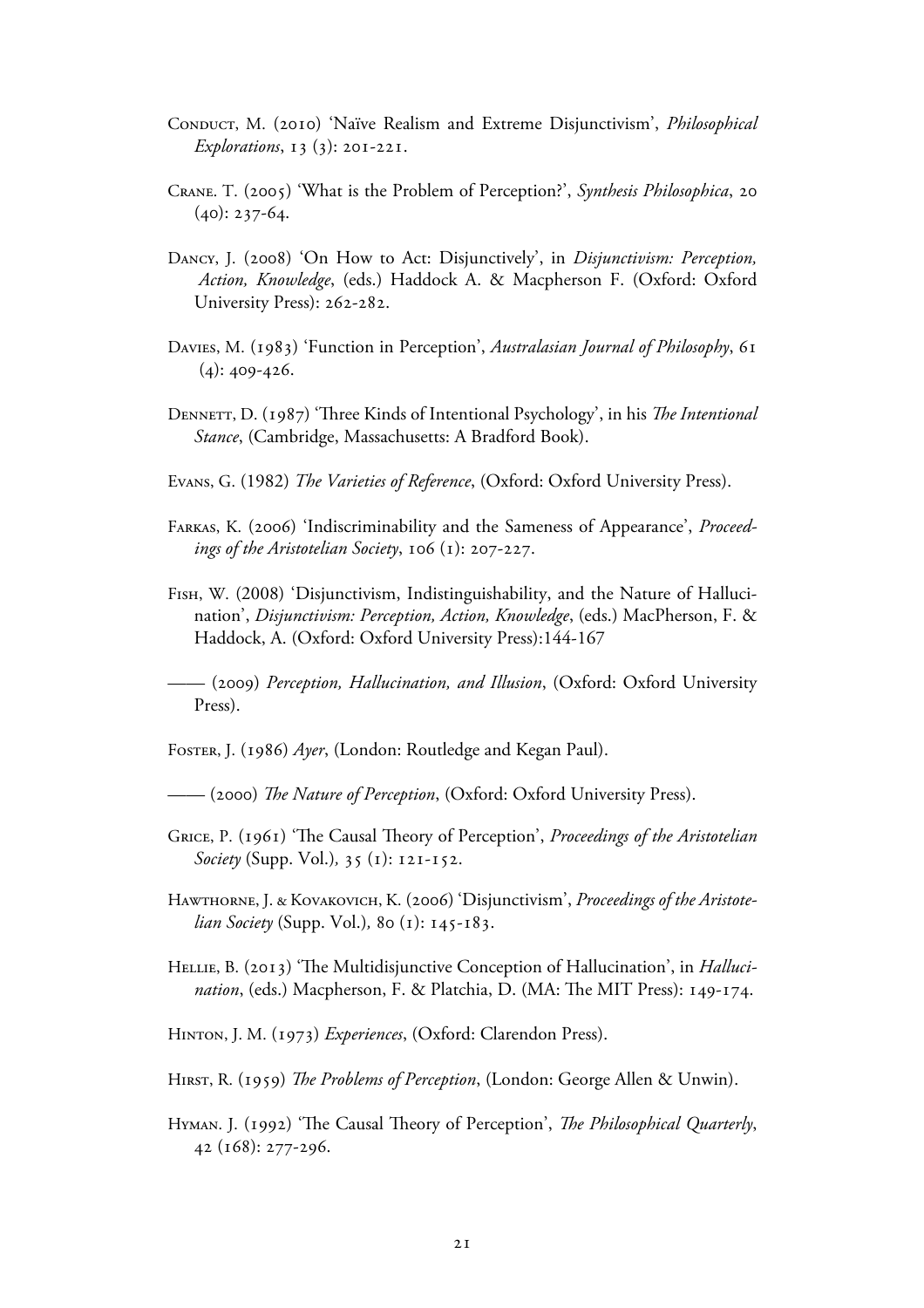- IVANOV, I. V. (2022) 'Bad to the Bone: Essentially Bad Perceptual Experiences', *Inquiry*,
- JOHNSTON, M. (2004) 'The Obscure Object of Hallucination', *Philosophical Studies*,  $120 (1/3): 113-183.$
- KANT, I. (1781/87) *Critique of Pure Reason*, translated/edited by P. Guyer and A. Wood (Cambridge: Cambridge University Press, 1997).
- LANGSAM H. (1997) 'The Theory of Appearing Defended', *Philosophical Studies*, 87  $(i): 33-59.$
- Lewis, D. (1980) 'Veridical Hallucination and Prosthetic Vision', *Australasian Journal of Philosophy* 58 (3): 239-249.
- Logue, H. (2013a) 'What Should the Naïve Realist Say About Total Hallucinations?' *Philosophical Perspectives*, 26 (1): 173-199.

—— (b) 'Good News for the Disjunctivist About (one of) the Bad Cases', *Philosophy and Phenomenological Research*, 86 (1): 105-133.

—— () 'Disjunctivism', *The Oxford Handbook of Philosophy of Perception*, (eds.) Matthen, M. (eds.), Oxford University Press.

MACKIE. J. L. (1976) *Problems from Locke*, (Oxford: Clarendon Press).

MARTIN, M. G. F. (1992) *The Content of Experience*, D. Phil, University of Oxford.

—— () 'The Reality of Appearances', in *Thought and Ontology*, (ed.) Sainsbury, M. (Milan: Franco Angeli): 81-106.

—— () 'Setting Things Before the Mind', *Current Issues in Philosophy of Mind*, (ed.) Anthony O'Hear (Cambridge University Press):  $157-179$ .

 $-$  (2004) 'The Limits of Self-Awareness', *Philosophical Studies*, 120 (1/3): 37-89.

—— () 'On Being Alienated', in *Perceptual Experience*, (eds.) Gendler, T. Z. & Hawthorne, J. (Oxford: Oxford University Press): 355-407.

—— (manuscript) *Uncovering Appearances*, unpublished book manuscript.

McDowell, J. (1982) 'Criteria, Defeasibility and Knowledge', *Proceedings of the British Academy*, 61 (1): 455-479.

—— () 'The Content of Perceptual Experience', *The Philosophical Quarterly*,  $44$  (175), 190-205.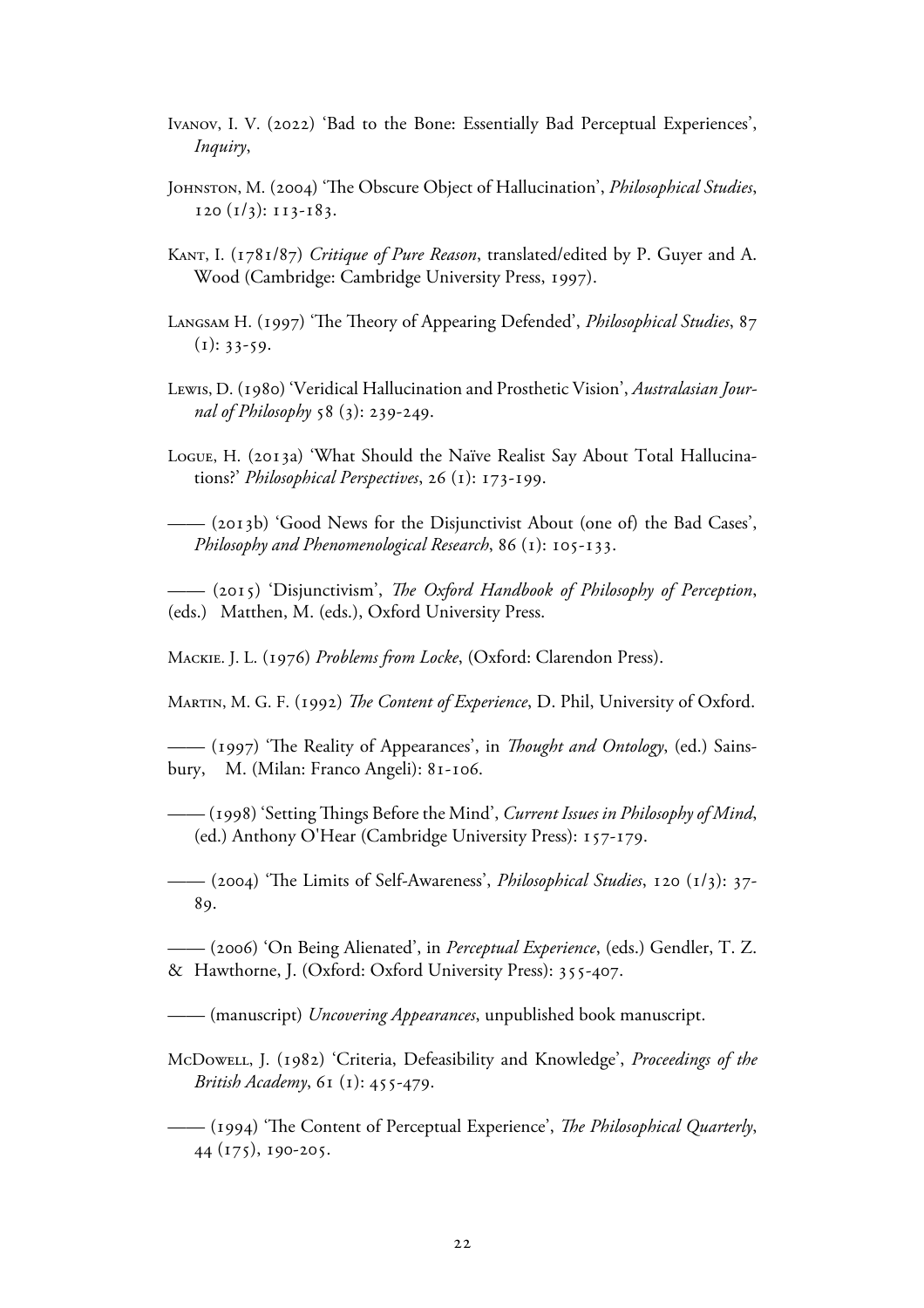Moran, A. (2019a) 'Naïve Realism, Causation and Hallucination: A New Response to the Screening Off Problem', *Australasian Journal of Philosophy*, 97 (2): 368-382.

—— (b) 'Naïve Realism, Seeing Stars, and Perceiving the Past', *Pacific Phil osophical Quarterly*,  $100 (1)$ :  $202-232$ .

 $-$  (2021) 'Memory disjunctivism: Towards a Causal Theory', *Review of Philos*ophy and Psychology, https://doi.org./10.10007/s13164-021-00569-y.

—— (manuscript-a) 'The Selective Theory', m.s. draft.

- Nupps, M. (2013) 'Naïve Realism and Hallucinations' in *Hallucination*, (eds.) Macpherson, F. & Platchia, D. (MA: The MIT Press): 149-174.
- Pautz, A. (2010) 'Why Explain Visual Experience in Terms of Content?', *Perceiving the World*, (ed.) Nanay, B. (Oxford: Oxford University Press): 254-309.

—— () 'Can Disjunctivists Explain Our Access to the Sensible World?', *Philosophical Issues*, 21 (1): 384-433.

—— (manuscript) 'How Visual Experience Reaches to the World', m.s. draft.

PEARS, D. (1976) 'The Causal Conditions of Perception', *Synthese*, 33 (1): 25-40.

PITCHER, G. (1971) *A Theory of Perception*, (London: Princeton University Press).

- PRICE, H. H. (1932) *Perception*, Second Edition, Revised 1950, Reprinted in 1981, (Westport, Connecticut: Greenwood Press).
- ROBERTS, P., ALLEN, K. & SCHMIDTKE, K. (2020) 'Reflective Intuitions about the Causal Theory of Perception across Sensory Modalities', *Review of Philosophy*  and Psychology, https://doi.org/10.1007/s13164-020-00478-6.
- Robinson, H. () In John Foster & Howard Robinson (eds.), *Essays on Berkeley: A Tercentennial Celebration*. (Oxford Oxford University Press): 163-186.

—— () *Perception,* (London: Routledge).

- ROESSLER, J. (2011) 'Causation in Commonsense Realism', in *Perception, Causation*,  *Objectivity*, (eds). Roessler, J. Lerman, H. & Eilan, N., (Oxford: Oxford University Press): 106-119.
- SCHELLENBERG, S. (2010) 'The Particularity and Phenomenology of Perceptual Experience', *Philosophical Studies*, 149 (1): 19-48.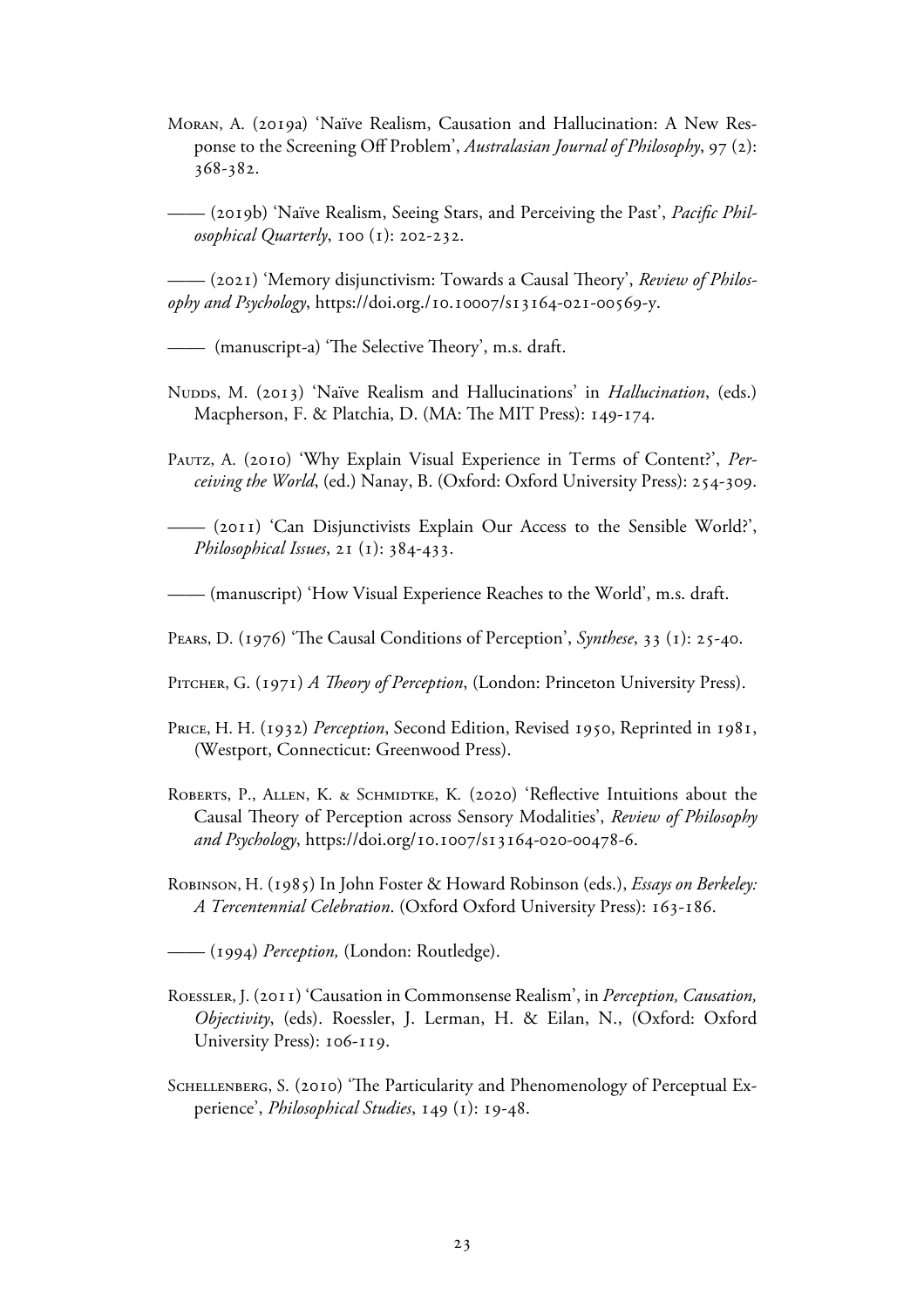—— () 'The Relational and Representational Character of Perceptual Ex perience', in *Does Perception Have Content?*, (ed.) Brogaard, B. (Oxford: Oxford University Press): 199-219.

- SEARLE, J. (2015) *Seeing Things As They Are: A Theory of Perception*, (Oxford: Oxford University Press).
- SETHI, U. (2019) 'Sensible Overdetermination', *The Philosophical Quarterly*, 70  $(280): 588 - 616.$
- SIEGEL, S. (2004) 'Indiscriminability and the Phenomenal', *Philosophical Studies*,  $120 (1/3): 37-89.$
- —— () 'The Epistemic Conception of Hallucination' in *Disjunctivism: Perception, Action, Knowledge*, (eds.) MacPherson, F. & Haddock, A. (Oxford: Oxford University Press): 206-223.
- SMITH, A. D. (2008) 'Disjunctivism and Discriminability', in *Disjunctivism: Percep tion, Action, Knowledge*, eds. MacPherson, F. and Haddock, A., (Oxford: Oxford University Press): 182-203.
- SOTERIOU, M. (2005) 'The Subjective View of Experience and its Objective Commitments', *Proceedings of the Aristotelian Society* (New Series), 105 (1): 177-190.
- —— () *Disjunctivism*. (London: Routledge).
- Snowdon, P. F. (1981) 'Perception, Vision and Causation', *Proceedings of the Aristotelian Society* (New Series), 81 (1): 175-192.
- —— () 'The Objects of Perceptual Experience', *Proceedings of the Aristotelian Society* (Supp. Vol.), 64 (1): 121-166.
- —— () 'Some Reflections on an Argument from Hallucination', *Philosophical Topics*,  $33 \text{ (1)}$ :  $285 - 303$ .
- STRAWSON, P. F. (1974) 'Causation in Perception', in *Freedom and Resentment*. London: Methuen.
- —— () 'Perception and its Objects', in *Perception and Identity: Essays Presented*  to A. J. Ayer, (ed.) McDonald, G., (London and Basingstoke: Macmillan) 41- . Reprinted in *Perceptual Knowledge*, (ed.) J. Dancy (Oxford: Oxford University Press). References in text match the reprint.
- THAU, M. (2004) 'What is Disjunctivism?', *Philosophical Studies*,  $120 (1/3)$ :  $193 253.$
- TYE, M. (2007) 'Intentionalism and the Argument from No Common Content', *Philosophical Perspectives*, 21 (1): 589-613.